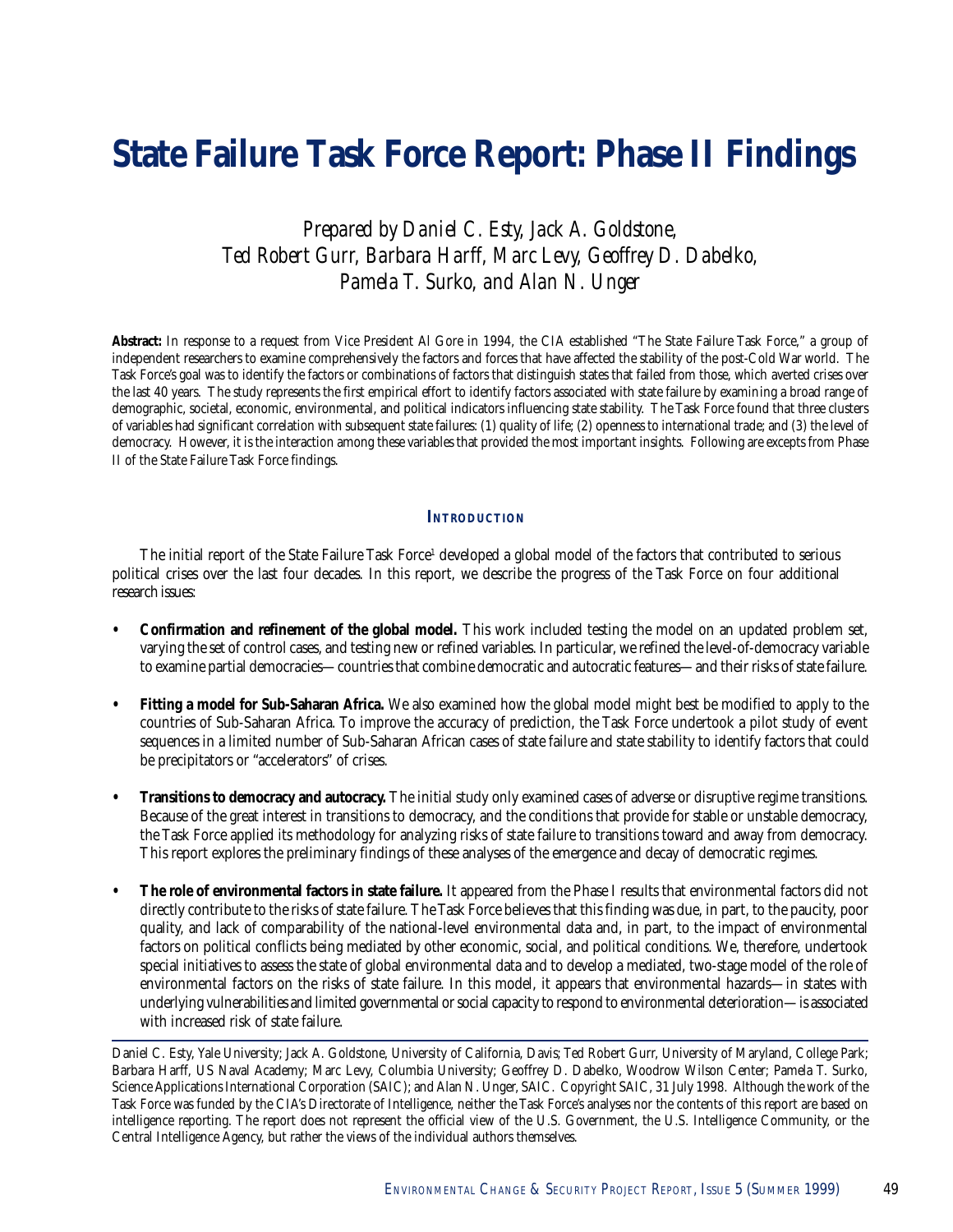# **I. CONFIRMATION AND REFINEMENT OF THE GLOBAL MODEL**

# **Updating the Problem Set and Revising the Control Cases**

One problem frequently encountered in statistical analyses such as the one performed in the initial phase of the State Failure project is that specific results may be highly sensitive to a particular data set.<sup>2</sup> If the results reflect statistical accidents, rather than underlying social and political forces, then slight changes in the data set may greatly shift the results. Adding or subtracting cases, or changing the particular control cases, could make some variables newly significant or remove some variables from the list of significant factors. Our first task in re-examining our results was to update the problem set to include state failure cases from 1994-96, and to select new control sets for testing this new data, to make certain that our initial results proved robust.

It was reassuring to find that despite significant revisions and updating of the problem set and analyses using two different sets of control cases and three distinct analytical techniques, the *same* three variables—infant mortality, trade openness, and level of democracy—emerged as the critical discriminators between stable states and state failures. Moreover, these analyses resulted in about the same two-thirds range of accuracy in discriminating failures and stable cases.

# *State Failure Cases*

The set of "state failure cases" in the initial State Failure Task Force Report was updated and revised by reexamining all of the cases and consulting area experts to identify recent events (1994-96) for inclusion.4 A number of cases in the initial problem set were dropped as being of insufficient magnitude or not meeting the precise definitions for failure events. A considerable number of new cases from recent years were added. However, none of these changes affected the global model results.

# Control Cases<sup>5</sup>

The two new sets of control cases were obtained, as before, by randomly selecting to match every country-year that preceded a state failure by two years, three countries that were stable (experienced no crises for the succeeding five years). Changing the control sets made no difference to any of the global model results.

The three analytical techniques used were logistic regression, neural network analysis, and genetic algorithm modeling.6 Logistic regression and neural network analysis were used to estimate the "predictive" accuracy of our models. Genetic algorithm modeling was used to help identify candidate sets of variables, as a check on the univariate regression methodology, and to validate the suggestions of Task Force social science and area experts. Although each method relies on different assumptions and methods of estimation, all techniques converged on identifying the same three-factor model as the most efficient discriminator between stable and failure cases and yielded models with accuracy of predicting case outcomes of about two-thirds*.*

# **Figure 1: Phase I Analytic Process**

#### **Identified State Failure and Control Cases**

113 failure cases, including:

- Revolutionary wars
- Ethnic wars
- Genocides or politicides
- Adverse or disruptive regime changes

339 control cases, randomly selected

# **Selected Variables To Test for Association with State Failure**

Some 600 variables evaluated:

- Demographic and societal
- Economic
- Political and leadership
- Environmental

Total of 75 high-priority variables selected:

- Most likely to correlate with state failure
- Based on reasonably complete and reliable data

# **Applied Analytical Methods**

Single variable tests identified… 31 variables best at distinguishing failures from nonfailures

Analysis of combinations of up to 14 of these using:

- Statistical logistic regression analysis
- Neural networks analysis

#### **Formulated Models**

Single-best model relied on three variables:

- Infant mortality-indirect measure of quality of life
- Openness to international trade-value of imports and exports divided by GDP
- Level of democracy-from information on political institutions

# **Table 1: Historical State Crises, by Type**

| <b>Type of Crisis</b>                                | Initial Phase Phase II |     |
|------------------------------------------------------|------------------------|-----|
| Revolutionary war                                    | 41                     | 50  |
| Ethnic war                                           | 60                     | 59  |
| Regime transition                                    | 80                     | 88  |
| Genocide and politicide                              | 46                     | 36  |
| <b>Total Number of</b><br><b>Consolidated Crises</b> | 113                    | 127 |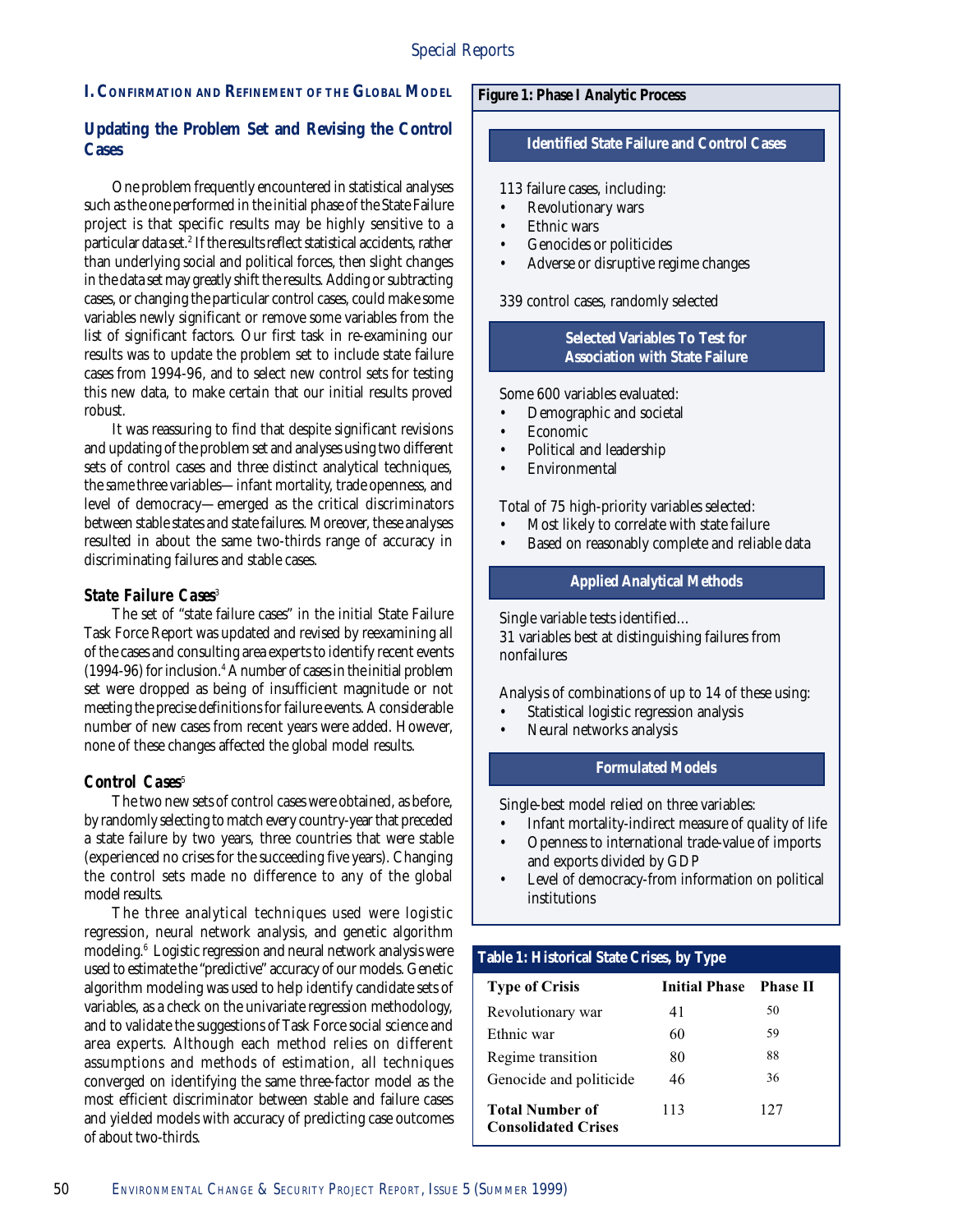# *Summary of Phase I Findings*

The global model developed in the initial phase of the State Failure project and detailed in the task force report<sup>e</sup> had the *following features:*

- *It considered as "failures" four different kinds of political crisis—revolutionary wars, ethnic wars, adverse or disruptive regime transitions, and genocides or politicides—of varying magnitudes.*
- *The model examined all such crises that occurred during the years 1957-94 in countries whose population in 1994 was greater than 500,000 according to US Census Bureau data.b*
- *The model compared conditions in countries that experienced crises at a time two years before the onset of a crisis with conditions in a matched set of stable—or "control"—countries that did not experience a crisis any time in the succeeding five years.*

*The global model was developed after examining hundreds of candidate factors suggested as theoretically relevant to state crises and rigorously analyzing 75 variables that had been deemed highly relevant by experts and had global data available for most of the 1955-94 period. The Task Force found that the most efficient discrimination between "failure cases" and stable states was obtained from a global model with only three factors: the level of infant mortality, the level of trade openness, and the level of democracy.*

*For this global model, a country's infant mortality was measured relative to the world average level of infant mortality in a given year (to correct for a long-term global decline in infant mortality rates). Trade openness was measured as the total value of imports plus exports as a percentage of a country's GDP. Countries were classified as either "More Democratic" or "Less Democratic" (autocracies) on the basis of their level of institutional democracy.*

*Using these three variables, roughly two-thirds of historical failure and nonfailure cases could be accurately classified. In addition, several interesting relationships among these factors were found:*

- *Although high infant mortality consistently appeared to be linked to state failures, we are certain that there is NO direct causal connection between infant deaths and ensuing political crises. Instead, infant mortality appears to be acting primarily as an indicator for the overall quality of material life. Like the canary in a coal mine, whose death indicates serious health risks to miners, high infant mortality serves as a powerful indicator of more broadly deleterious living conditions. This was clear since in some models, income level (real GDP per capita) worked almost as well as infant mortality in predicting state failure. In addition, both infant mortality and GDP per capita could be replaced by a bundle of health and welfare indicators, such as levels of nutrition, health care, and education with almost the same results. Infant mortality plays a key role in the global model not because infant deaths per se are a causal factor, but because infant mortality is the single-most-efficient variable for reflecting a country's overall quality of material life.*
- *The effects of trade openness and infant mortality on risks of state failure were separate, not overlapping. Levels of trade openness and infant mortality showed almost no relationship. They varied independently and operated independently to affect state failure risks.*
- *Infant mortality had a much stronger impact on the risk of state failure in democracies, and had a relatively weak effect on the risk of failure in less democratic countries. Trade openness showed the reverse pattern; that is, trade openness had a stronger impact on the risk of state failure in less democratic countries and had a weaker, though still significant, impact on failure risks in more democratic countries.*
- *Three additional variables were found to be important indicators for specific kinds of political crises, although they did not emerge as important in the overall model. For adverse or disruptive regime changes, regime duration was a significant factor. New regimes were found to have substantially higher risks of further adverse or disruptive changes in their earlier years. For ethnic conflicts, both the ethnic character of the ruling elite and a youth bulge were found to be important factors. Ethnic wars were most likely when a single ethnic group dominated the ruling elite; this was true whether the dominant group came from a minority or majority ethnic group. In addition, the risks of ethnic war were greatly increased by the presence of a "youth bulge"; that is, a large percentage of 15 to 29-year-olds relative to the population age 30-54.*

*a See Esty, Daniel C., Jack A. Goldstone, Ted Robert Gurr, Pamela Surko, and Alan Unger. Working Papers: State Failure Task Force Report. McLean, VA: Science Applications International Corporation, 30 November 1995.*

*b Despite being over our population size cutoff, two countries were omitted: Eritrea (because data were not available) and Qatar. Two countries with populations below 500,000 using US Census Bureau data—Comoros and Luxembourg—were inadvertently included. These deviations from the rule did not contribute significant error, however, because the number of countries in the study was large.*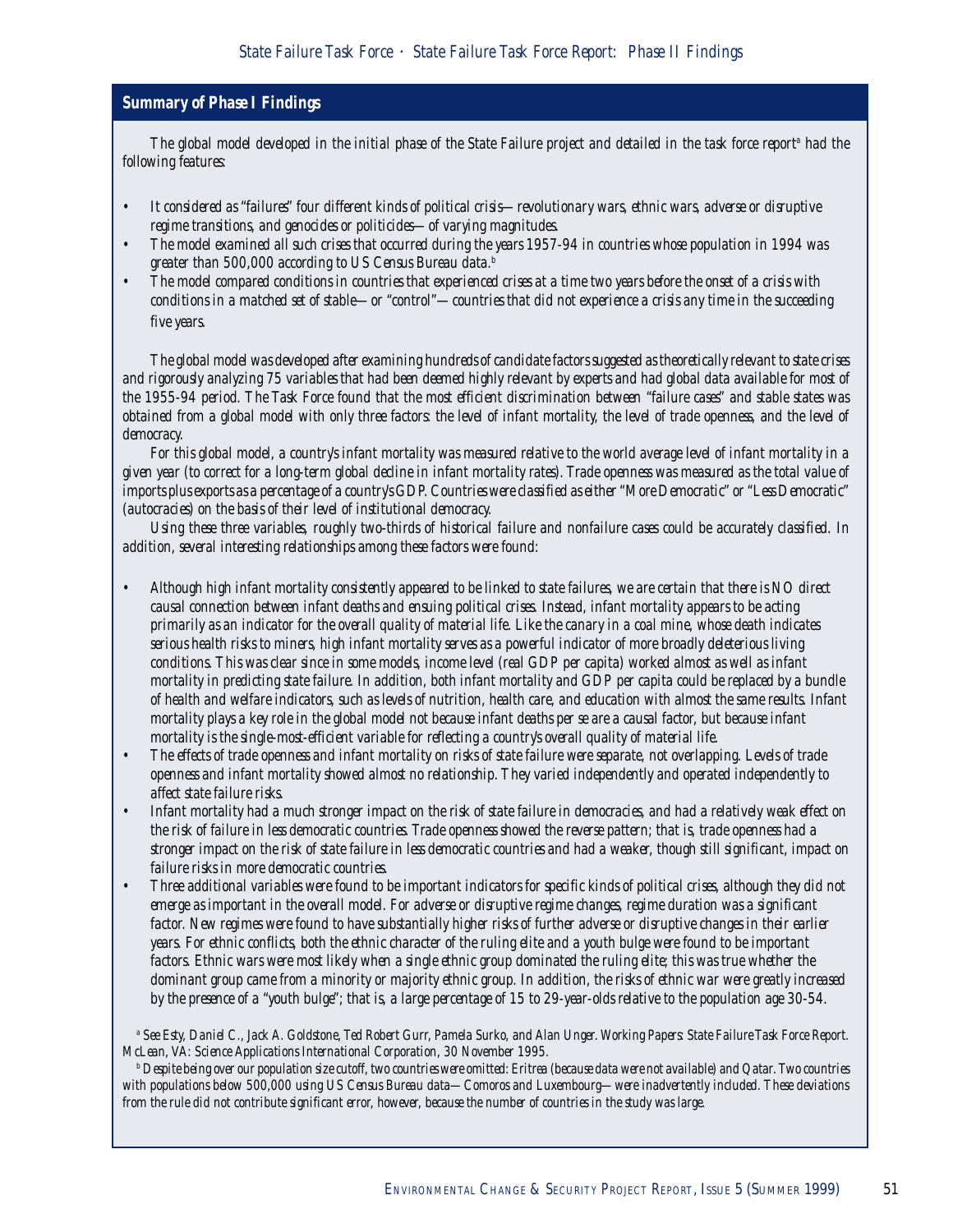# **Retesting With a Refined Level of Democracy Variable**

The original global model, using infant mortality, trade openness, and level of democracy, measured democracy as a dichotomous variable, classifying countries as "more democratic" or "less democratic." However, it became apparent that not all democracies were "equal" in their vulnerability to state failure. The rich and well-established democracies were extremely stable. In contrast, the more recently established and poorer democracies were at very high risk of failure. Given this result, and the interests of policymakers in democratic transitions, it was clearly important to better differentiate the democracy variable to examine the risks associated with "partial democracies."

Using both the democracy and autocracy scales of the Polity III Global Data Set<sup>7</sup>, each country was classified as a full democracy, a partial democracy, or an autocracy, on the basis of its political institutions:8

- **Full democracies** have all the characteristics of liberal democracy—such as elections, competitive parties, rule of law, limits on the power of government officials, an independent judiciary and few or none of the characteristics of autocracy.
- **Partial democracies** have some democratic characteristics—such as elections—but also have some autocratic characteristics, such as a chief executive with almost no constraints on his/her power, sharp limits on political competition, a staterestrained press, or a cowed or dependent judiciary. Most are countries that have recently transitioned toward democracy but have not yet fully replaced autocratic practices and institutions; some resemble what Fareed Zakaria has referred to in a recent *Foreign Affairs* essay as "illiberal democracies."9 They are countries that have adopted some democratic practices but have not yet fully extinguished autocratic practices in their government.
- **Autocracies** have various characteristics of autocracy and few or none of the characteristics of democracies.

Guarantees of political rights are essential to institutionalized democracies, and most such





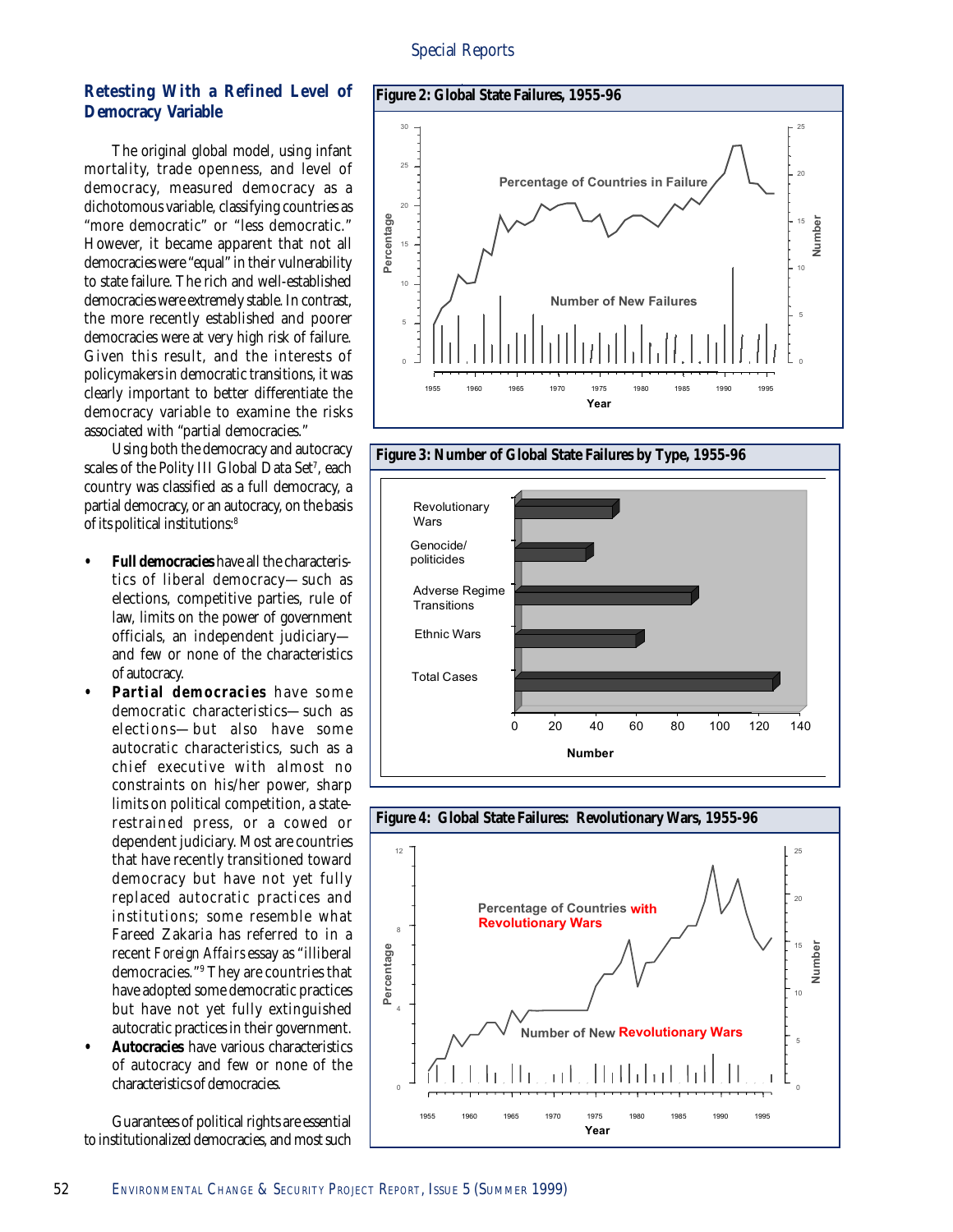







polities guarantee civil rights to all citizens. Therefore, while the democracy index is based on an analysis of political institutions, it correlates very closely (+.90) with Freedom House indices of political rights and civil liberties.

#### **Results**

Using the trichotomized measure of democracy, we discovered that *partial democracies are indeed far more vulnerable to state failure–type crises than are either full democracies or autocracies.* To be precise, when using this measure of democracy in the global state failure model—along with infant mortality and trade openness—to discriminate between stable and crisis cases, we find that partial democracies, other things being equal, are on average *three times* more likely to fail.

This refined version of the global model also confirms and makes more precise our estimates of the impact of trade openness and infant mortality (or overall quality of material life) on failure risks. Using the updated problem set, revised data, and new control cases, we find that states with above-average trade openness, other things being equal, have one-half the failure risk of countries with below-average trade openness. In addition, countries with above-world median levels of infant mortality have, other things being equal, three times the risk of state failure as compared with countries with below-median levels of infant mortality.

# **II. FITTING A MODEL FOR SUB-SAHARAN AFRICA**

In the initial work of the Task Force, there was some concern that grouping advanced democratic nations and poor autocracies in one global analysis was like comparing apples and oranges. We have, therefore, applied our analytic techniques to testing the model on those crisis events and a matched set of control cases, drawn solely from the countries of Sub-Saharan Africa.<sup>10</sup> In addition to testing all of the factors that emerged as significant in the initial report, we also examined a variety of additional factors that area experts suggested as specifically relevant to Africa, including a country's colonial heritage, conditions of ethnic discrimination, and level of urbanization.

The model that most effectively discriminated between crisis cases and control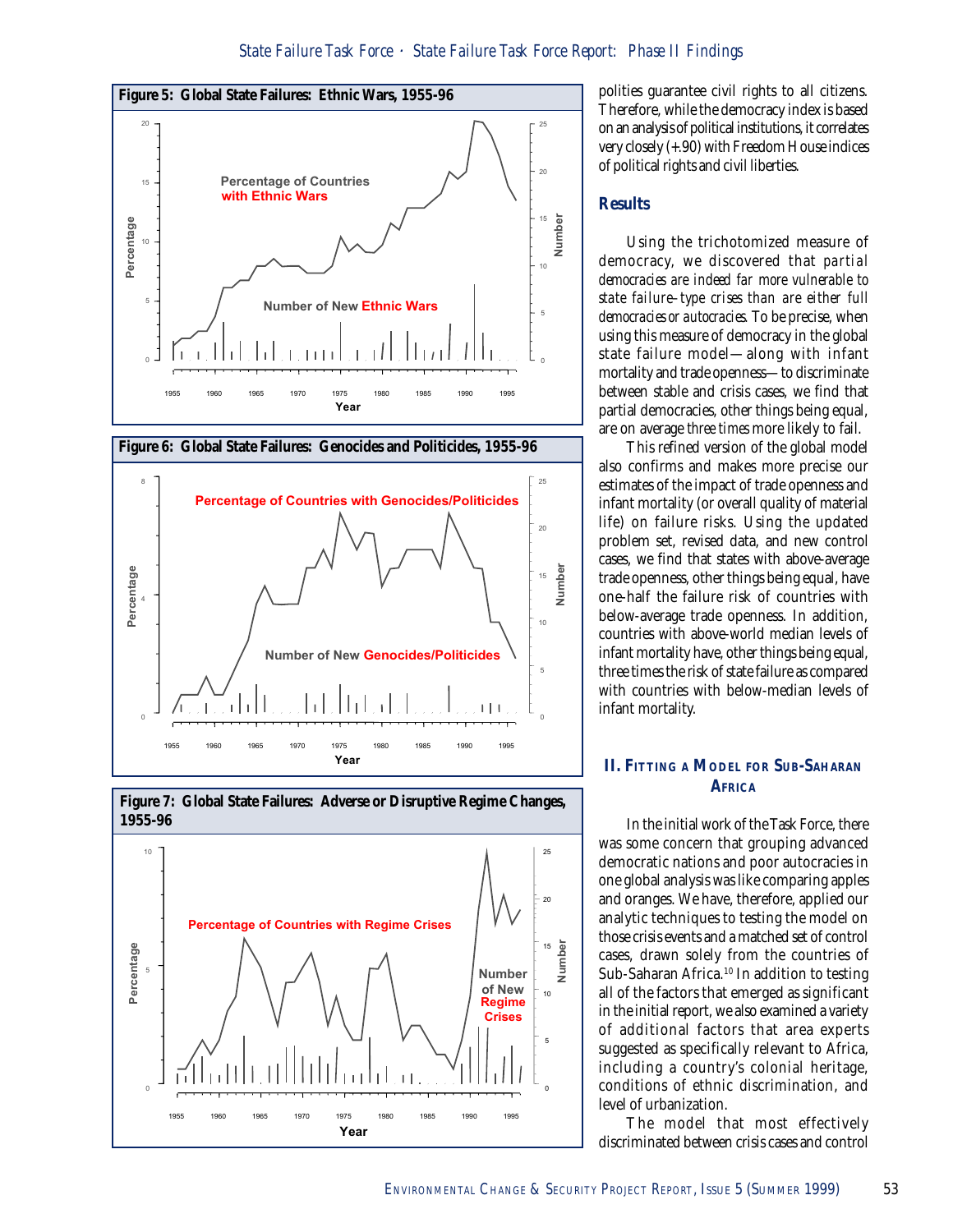# *Changes to the List of Historical State Crises*

*The set of crises used in the analyses reported here consists of 127 "consolidated" cases of state failures, of a single type, and complex events involving several different kinds of failure in sequence. This is 14 more than in the initial study. The differences, as compared with the list in the initial report, can be summarized as follows:*

- *Revolutionary wars. Examples of cases added are Islamist revolutionary movements in Egypt (1986 to present) and in Algeria (1991 to present) and the revolutionary war that overthrew Mobutu's regime in Zaire (now Congo-Kinshasa) in 1996-97.*
- *Ethnic wars. Some ethnic rebellions from the original list were dropped because they were of very low magnitude; others were consolidated into other events. An example of a consolidated case is India, where multiple autonomy rebellions from 1952 to the present are treated as one event. Some internal wars meet the criteria of both revolutionary and ethnic wars, such as the civil war for control of the Afghan Government (1992-97) fought by political movements based on the Pashtuns, Tajiks, Uzbeks, and Hazaris.*
- *Adverse or disruptive regime transitions. A number of cases were dropped and others added. Examples of recent failures of democratic regimes now included in the data set are Albania 1996, Armenia 1994-96, Belarus 1995-96, and The Gambia 1994. Dates and descriptions of a number of historical cases also were changed on the basis of new and more detailed information.*
- *Genocides and politicides. No new cases since 1994 were identified, although indiscriminate attacks on civilians in Chechnya during 1994-96 approached the threshold for politicide. The cases dropped were ones in which killings of civilians did not, on closer examination, appear to be part of a systematic and sustained policy. For example, killings of Kurdish civilians by Kurdish militants and the Turkish military since 1984 are not numerous or widespread enough to meet the definitional criteria.*

*In addition, the three lowest magnitude ethnic wars—Papua New Guinea (Bougainville, 1988-97), Thailand (Malay Muslims, 1993 present), and the United Kingdom (Catholics in Northern Ireland, 1969- 94)—were excluded from the global analysis of state failures because they were considered too small to count as major events. They were, however, retained in the data set for future study of ethnic conflicts.*

*a Other conflicts categorized and counted as both revolutionary and ethnic wars are Angola 1975-97, Ethiopia 1975-91, and Somalia 1988 to the present.*

# *Trends and Patterns in State Failures*

*Some types of state failure are particularly likely to lead to other failures, with several patterns emerging from the analysis of discrete and complex cases:*

- *There is a substantial risk that internal wars revolutions and ethnic conflicts—will precede other state failures. Of 50 revolutionary wars, 19 (38 percent) are the first event in a complex case that subsequently included one or more adverse regime transitions, ethnic wars, or genocides. The percentage is higher for ethnic wars—44 percent (26 of 59) of these are the first event in a complex case.*
- *Adverse and disruptive regime transitions are less likely than revolutionary or ethnic wars to lead to other kinds of state failures. Nearly half (41 of 88) are discrete events; less than one-fifth (15 of 88) proved to be the first stage in a complex event.*
- *Genocides and politicides almost always are a consequence of other kinds of state failure. Usually the connection is clear-cut, for example, when an authoritarian regime seizes power and sets out to eliminate political opponents (as in Chile 1973- 76) or when revolutionary or ethnic challenges prompt a regime to use extreme measures to reestablish security (as in Indonesia against suspected Communists in 1965-66 and against East Timor nationalists after 1975). In 1996, the only ongoing episode was in Sudan.*

*There also are distinctive trends in the onset and frequency of each type of state failure. In the aggregate, the number of states in failure increased up to the end of the Cold War, but in the mid-1990s began to decline. Revolutionary wars have declined in frequency; whereas, ethnic wars have tended to increase, most sharply so in the immediate aftermath of the Cold War. Adverse and disruptive regime transformations, on the other hand, have no distinct long-term trend but show a sharp upward spike in the 1990s, mainly due to failures of new and partially democratic regimes in Africa and some of the post-Communist states.*

## **Table 2: Global Model Results**

| <b>Key Variables</b>                     | <b>Countries at Greater Risk   Countries:</b> |              |
|------------------------------------------|-----------------------------------------------|--------------|
| Material Living Standards                | Infant mortality above median   Infant morta  |              |
| Trade Openness<br>(imports+exports)/ GDP | Below median                                  | Above medi   |
| Level of Democracy                       | Partial democracies                           | Autocracies: |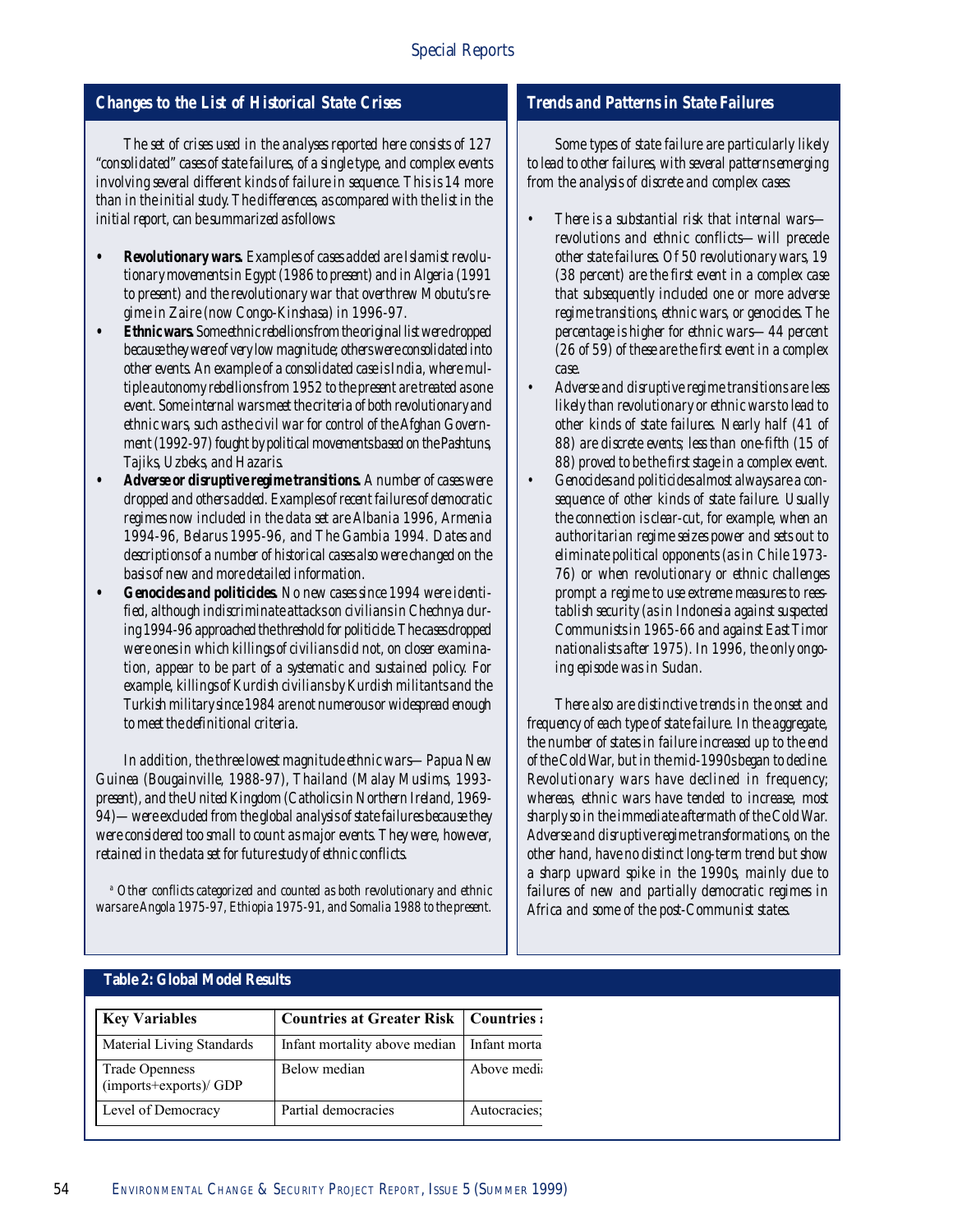## **Figure 8: Countries by Level of Democracy, 1996**

|                                                                                                                                                                                                                                                                                                                                                                                                                                                                                                        | <b>Full</b><br><b>Democracies</b>                                                                                                                                                                                                                                                                                                                                                                                                                                                                     | <b>Partial</b><br><b>Democracies</b>                                                                                                                                                                                                                                                                                                                         |                                                                                                                                                                                                                                                                                                                                                                                                                                                                                | <b>Autocracies</b>                                                                                                                                                                                                                                                         |
|--------------------------------------------------------------------------------------------------------------------------------------------------------------------------------------------------------------------------------------------------------------------------------------------------------------------------------------------------------------------------------------------------------------------------------------------------------------------------------------------------------|-------------------------------------------------------------------------------------------------------------------------------------------------------------------------------------------------------------------------------------------------------------------------------------------------------------------------------------------------------------------------------------------------------------------------------------------------------------------------------------------------------|--------------------------------------------------------------------------------------------------------------------------------------------------------------------------------------------------------------------------------------------------------------------------------------------------------------------------------------------------------------|--------------------------------------------------------------------------------------------------------------------------------------------------------------------------------------------------------------------------------------------------------------------------------------------------------------------------------------------------------------------------------------------------------------------------------------------------------------------------------|----------------------------------------------------------------------------------------------------------------------------------------------------------------------------------------------------------------------------------------------------------------------------|
| Argentina<br>Australia<br>Austria<br>Bangladesh<br>Belgium<br>Benin<br><b>Bolivia</b><br><b>Botswana</b><br><b>Brazil</b><br><b>Bulgaria</b><br>Canada<br><b>Central African</b><br>Republic<br>Chile<br>Columbia<br>Costa Rica<br>Cyprus<br><b>Czech Republic</b><br><b>Denmark</b><br>Dominican Republic<br>Ecuador<br>El Salcador<br>Estonia<br>Finland<br>France<br>Germany<br>Greece<br>Guatemala<br>Haiti<br>Hungary<br>India<br>Ireland<br><b>Israel</b><br>Italy<br>Jamaica<br>Japan<br>Latvia | Lesotho<br>Lithuania<br>Madagascar<br>Malawi<br>Mali<br><b>Mauritius</b><br>Mongolia<br>Namibia<br>Nepal<br>Netherlands<br>New Zealand<br>Nicaragua<br>Norway<br>Panama<br>Papua New Guinea<br>Philippines<br>Poland<br>Portugal<br>Romania<br>Slovenia<br>South Africa<br>South Korea<br>Spain<br>Sweden<br>Switzerland<br>Taiwan<br>Thailand<br>The Former Yugoslav<br>Republic of<br>Macedonia<br><b>Trinidad and Tobago</b><br>Turkey<br>Ukraine<br><b>United Kingdon</b><br>Uruguay<br>Venezuela | Bosnia and Herzegovina<br>Cambodia<br>Comoros<br>Congo, Republic of the a<br>Ethiopia<br>Fiji<br>Georgia<br>Ghana<br>Guinea-Bissau<br>Guyana<br>Honduras<br>Jordan<br>Kyrgyzstan<br>Malaysia<br>Mexica<br>Moldova<br>Mozambique<br>Pakistan<br>Paraguay<br>Peru<br>Russia<br>Senegal<br>Sierra Leone<br>Slovakia<br>Sri Lanka<br>Tanzania<br>Yemen<br>Zambia | Afghanistan<br>Albania<br>Algeria<br>Angola<br>Armenia<br>Azerbaiian<br><b>Bahrain</b><br><b>Belarus</b><br><b>Bhutan</b><br><b>Burkina Faso</b><br><b>Burma</b><br><b>Burundi</b><br>Cameroon<br>Chad<br>China<br>Congo, Democratic<br>Republic of the b<br>Cote d'Ivoire<br>Croatia<br>Cuba<br>Egypt<br>Gabon<br>The Gambia<br>Guinea<br>Indonesia<br>Iran<br>Irag<br>Kazakhstan<br>Kenya<br>Kuwait<br>Laos<br>Lebanon<br>Liberia<br>Libya<br>Mauritania<br>Morocco<br>Niger | Nigeria<br>North Korea<br>Oman<br>Rwanda<br>Saudi Arabia<br>Serbia and<br>Montenegro<br>Singapore<br>Somalia<br>Sudan<br>Swaziland<br>Syria<br>Tajikistan<br>Togo<br>Tunisia<br>Turkmenistan<br>Uganda<br><b>United Arab Emirates</b><br>Uzbekistan<br>Vietnam<br>Zimbabwe |
|                                                                                                                                                                                                                                                                                                                                                                                                                                                                                                        |                                                                                                                                                                                                                                                                                                                                                                                                                                                                                                       | <sup>a</sup> Congo (Brazzaville)                                                                                                                                                                                                                                                                                                                             | <sup>b</sup> Congo (Kinshasa)                                                                                                                                                                                                                                                                                                                                                                                                                                                  |                                                                                                                                                                                                                                                                            |

cases in the Sub-Saharan Africa model had six significant elements.<sup>11</sup>

#### **Level of Democracy**

As with the general model, partial democracies were most vulnerable to state failure. This result again showed a high degree of statistical significance. However, while in the global model full democracies and autocracies were about equally stable, in Sub-Saharan Africa autocracies were slightly more stable than even full democracies—presumably because in Africa full democracies have greater problems managing ethnic conflicts and fluctuations in material living standards than do the full democracies of Europe and North America. In addition—and this is one of our most striking results—we found that the vulnerability of partial democracies to state failure was especially great in Sub-Saharan Africa and much higher than in the world at large. The precise results of this model were that in Sub-Saharan Africa, other things being equal, partial democracies were on average 11 times more likely to fail than autocracies. Full democracies were far less vulnerable; other things being equal, they were on average more than twice as likely to fail than autocracies.

#### **Trade Openness**

Trade openness is also confirmed as a highly statistically significant correlate of state failure. The greater a country's trade openness, the *less* likely that country is to experience a major state crisis. As in the global model, other things being equal, countries in Sub-Saharan Africa that were above the median in trade openness were on average only about one-half as likely to fail as countries below the median.

## **Change in Material Living Standards**

In the global model, which compared countries with a huge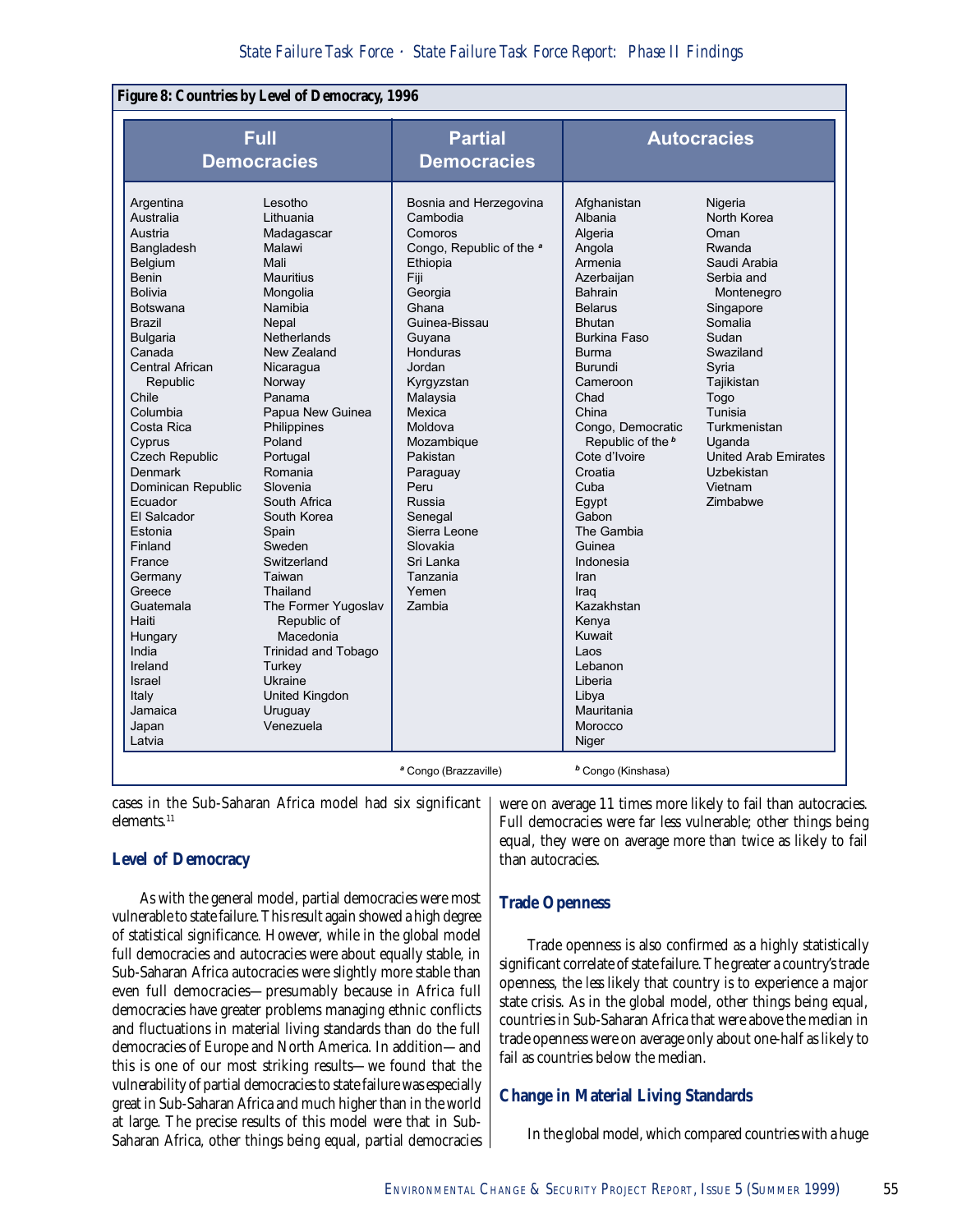# *Key Variables*

*Key variables measure the following items:*

- **•** *Infant mortality. Although this variable directly captures reported deaths to infants under one year old per thousand live births, it also serves as an indirect measure of a host of broad-based material standard of living and quality-of-life indicators. Infant mortality is strongly correlated with a variety of other variables encompassing economic performance, education, social welfare, environmental quality, and democratic institutions.*
- *Trade openness. This variable is a ratio that measures the value of imports plus exports divided by GDP. Of the other variables analyzed in the first phase of this project, it correlated only with the density of roads—generally accepted as an indicator of economic development—and population size.*
- *Level of democracy. This variable is constructed from information on political institutions. Democratic regimes have competitive political participation, elected chief executives, and significant checks on executives' exercise of powers. The variable correlates closely with indicators of civil and political liberties and also with measures of economic well-being.*
- *Regime durability. This variable is a count of the number of years since the last major, abrupt change in regime. Abrupt shifts toward or away from democracy count as regime changes and reset the duration count to zero. Regime changes that follow state breakdown and civil war also reset the count. Nonviolent transitions from one authoritarian regime to another, or one democratic regime to another, do not register on this variable. Regime duration is correlated with several indicators of economic development, including per capita GDP.*
- *Youth bulge. This variable is a ratio of the population in the 15- to 29-year age bracket relative to that in the 30 to 54-year age group. It correlates with six other variables related to economic development and education.*
- *Ethnicity of the ruling elite. This is a variable that compares the ethnic composition of the ruling elite to that of the population at large in an ethnically divided society. It indicates whether the elite demographically represents a minority group, a majority group, or the population as a whole. It is uncorrelated with other variables in this study.*
- *Annual change in GDP per capita. This variable indicates the direction of recent changes in material welfare. It is measured by taking the change in real GDP per capita from the previous year. Positive change indicates growth; negative change indicates economic decline.*
- *Level of Urbanization. This variable measures the proportion of total population that is living in cities of 100,000 inhabitants or larger. It captures the degree to which a country's overall population is urban.*
- *Colonial heritage. This variable compares the impact of French colonial heritage to the average impact of all other former colonial powers in Sub-Saharan Africa. It has often been opined that different colonial powers left (or are still active in creating) different degrees of political stability in their former colonies. While there are not enough cases to support statistical tests for every past power—Britain, France, Germany, Italy, Belgium, and Portugal—on the recommendation of area experts, we chose France as a country with many former colonies and a still active role in most of the period covered.*
- *Ethnic discrimination. This variable is derived from information on ethnic and religious groups that are economically or politically disadvantaged because of present or past practices of discrimination by dominant groups. The indicator signifies the existence of at least one politically significant communal group subject to significant discrimination or that sought greater political autonomy from the state in which it was situated.*
- *Land burden. This variable is the number of farmers per unit of cropland multiplied by the ratio of farmers to the total number of workers. It is highest in countries where a large proportion of the population is dependent on agriculture, but arable land is limited.*
- *Deforestation rate. This variable measures the annualized rate of change in forest area from 1980 to 1990, using data provided by the UN Food and Agriculture Organization.*
- *Telephones per capita. This variable measures the number of telephone lines in a country divided by the total population. It is used as a rough indicator of a country's capacity to respond to "shocks" or changes. A country's ability to install and operate a major physical infrastructure reflects, we believe, its general ability to "get things done." In addition, there are reasons to think that communication capacity is especially important for effective responses to environmental problems. Telephones per capita correlates highly with per capita GDP level, although the annual changes in the two variables are not correlated.*
- *Soil degradation. This variable combines information about the severity and extent of soil degradation within a country, based on an assessment completed in 1990. The assessment utilized regional experts to estimate degradation over the previous five to ten years.*
- *Population in subsistence agriculture. This variable is used to measure the degree to which a country's population is vulnerable to either deforestation or soil degradation. Subsistence agriculture is an activity that indicates high poverty and high dependence on the health of terrestrial ecosystems. The percent of population dependent on subsistence agriculture is inversely correlated with the level of GDP per capita, although the annual changes in the two variables are not correlated.*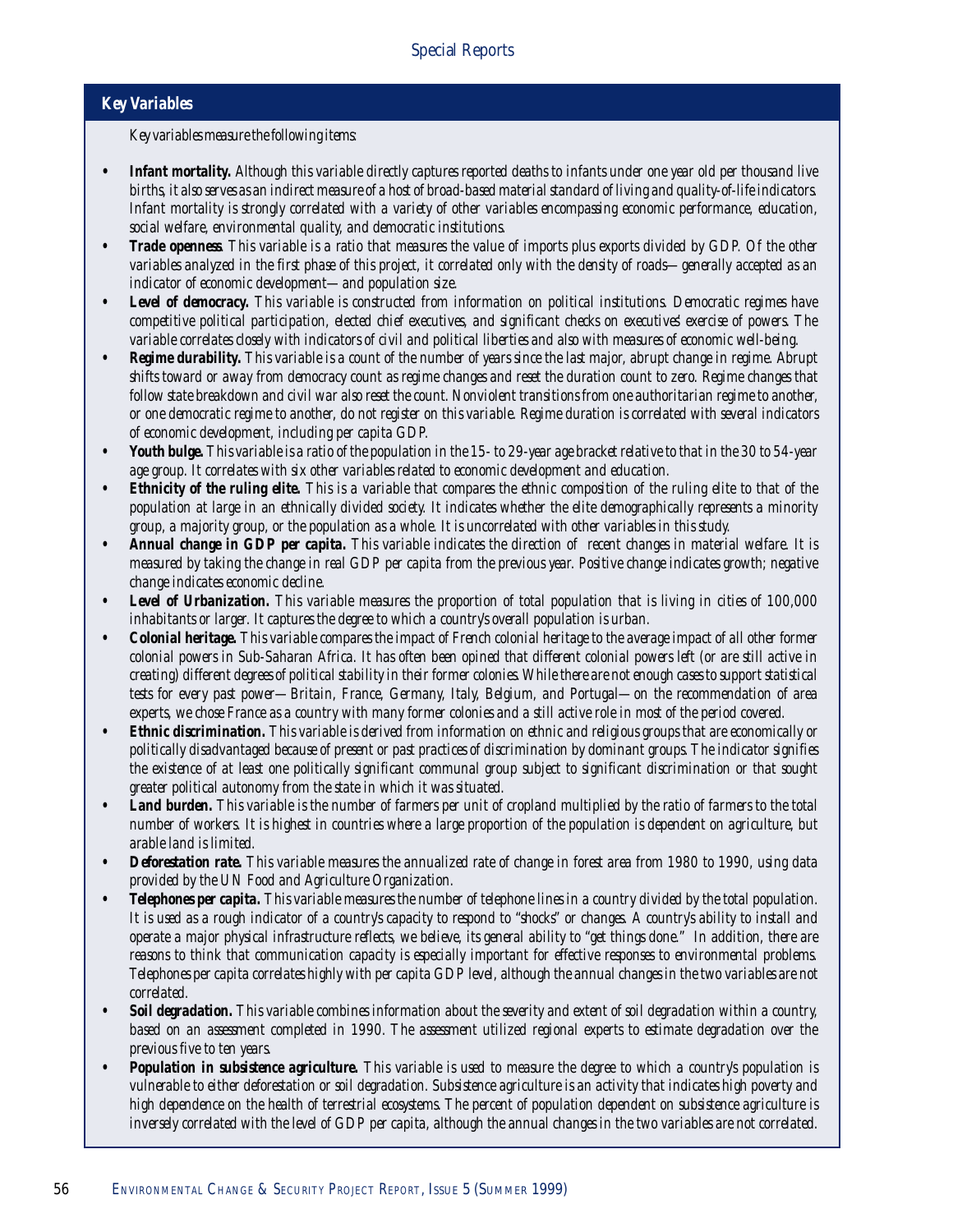



range of living standards, the level of material living standards—as measured by infant mortality (or by GDP per capita or a basket of health and welfare measures) was found to be a powerful discriminator of risks of state failure. In the Sub-Saharan African cases, where most countries are clustered at the low end of the scale of material living standards, recent changes in living standards emerged as a stronger indicator of failure risks than did absolute levels. In particular, other things being equal, countries

# *Variables Tested for the Sub-Saharan Africa Model*

#### *Economic*

*Trade openness GDP per capita Change in GDP per capita Land burden Urban population Population density Change in reserves*

# *Political/leadership*

*Separatist activity Democracy Change in democracy level Economic discrimination Political discrimination Ethnic discrimination Party fractionalization Parliamentary responsibility Party legitimacy*

#### *Demographic/societal*

*Youth bulge Colonial heritage Labor force Annual change in employment Secondary school enrollment ratio Ethno-linguistic fractionalization Amnesty International political terror scale US State Department political terror index Government repudiation of contracts Risk of expropriation*

# *Agricultural*

*Cropland area Irrigated land Population in agriculture Population in subsistence agriculture*

# *Energy*

*Commercial energy use Commercial energy production*

that had experienced a negative annual change in GDP per capita were on average twice as likely to experience a serious political crisis two years later than countries that had had a positive change in GDP per capita.<sup>12</sup>

# **Colonial Heritage**

The Task Force—along with Sub-Saharan Africa regional experts—discussed the possibility that differences in colonial heritage affect vulnerability to state failure. Although states of all varieties of colonial background did experience problems, the data showed that, holding other factors equal, former French colonies on average had only one-third the risk of failure of other African countries. This was a firmly statistically significant result. However, we note that until recently France has also maintained a higher level of engagement—political, financial, and military—with its former colonies than most other powers. As these levels of engagement decline, it may well be that French colonial heritage will become less significant as a moderating factor in regard to state crises.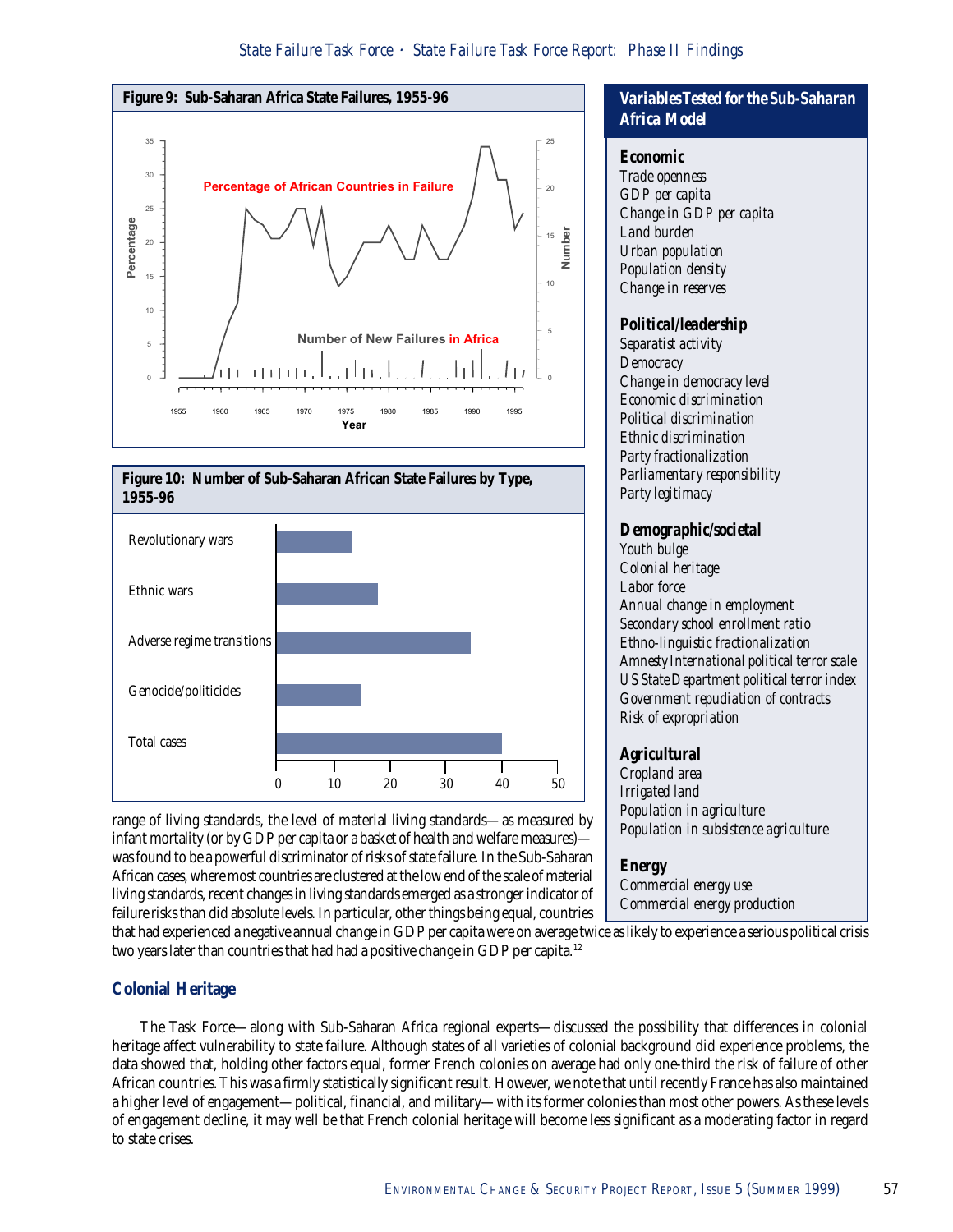#### *A Pilot Event-Data Analysis*

*The general models of state failure identify risk factors associated with serious political crises, but they are less useful in forecasting outcomes for individual countries. To better understand the factors that might precipitate a failure in a high-risk country during the two-year period before a crisis, the Task Force conducted a pilot analysisª of events in twelve Sub-Saharan African cases—four ethnic wars, four regime crises, and four control cases—since the mid-1980s.b We used the Global Events Data System at the University of Maryland—which relies on Reuters' international wire service—to track daily events over a period of two years before the onset of state failure (or, for the control cases, during a two-year period in which no state failure occurred) and to identify:*

- **•** *"Accelerators." Feedback events that affect the general conditions underlying conflict development, which also have a cumulative interaction effect that may increase escalation.*
- *"De-accelerators." Events such as negotiations and policy reforms that are likely to de-escalate a crisis.*
- *"Triggers." Events that are likely to propel a high-risk situation to the next phase of crisis escalation.*

*Based on previous analyses using this approach, we would expect to observe an increase in the number and severity of accelerator events shortly before the onset of state failure.*

*The method analyzes political events over time, with separate models for ethnic warfare and regime crisis. Examples of accelerators of ethnic warfare are "attacks on or threats to core symbols of ethnic group identity" and "external support for communal group objectives from international actors." For example, whereas external support for communal groups is typically thought to be a factor that facilitates conflict escalation, tracking accelerators allows us to trace the ebb and flow of the types, quality, and quantity of support over time.*

*On the basis of the pilot study, the Task Force concluded that the results of the analysis are sufficiently interesting to merit further study. Although the sample size was too small for rigorous statistical analysis, the time clusterings of events for countries in crisis were more similar to those of other countries in crisis—either regime crisis or ethnic war—than to countries not in crisis,C suggesting that further analysis by methodologists and area experts may be fruitful. A side benefit of the analysis was that it allowed the start dates of four of the crises to be adjusted, because—based on the sequence of daily events—some of the crises apparently began either earlier or later than the Task Force had previously specified in the list of historical crises. In general, the pilot study results demonstrate that monitoring accelerators is a potentially powerful analytic tool that allows analysts to observe the development of crises in high-risk countries in fine-grained steps, rather than being constrained by the limitations of yearly data.*

The graphic illustrates the pattern of accelerators in **former Zaire**, a case of ethnic war beginning in April 1992.<sup>d</sup> It shows a *gradual buildup of events from April 1990 to a peak in October 1991, but deaccelerators seem to check complete breakdown up to that point. Accelerators of ethnic warfare (disunity with the elite and elite responses to threats) reach a high level from January to March 1992.*

*a The accelerators approach used here is derived from a study of the accelerators of genocide and politicide reported by Barbara Harff, "Early* Warning of Genocide: The Cases of Rwanda, Burundi, and Abkhazia." In Ted Robert Gurr and Barbara Harff, Early Warning of Communal Conflicts and Genocide: Linking Empirical Research to International Responses*. Tokyo: United Nations University Press, Monograph Series on Governance and Conflict Resolution No. 05, 1996.*

*b For a description of the cases, see appendix B.*

*c See appendix B for details on the method.*

*d For details on the Liberia case, see appendix B, figure B-1: Liberia: Regime Crisis Case.*

#### **Level of Urbanization**

with higher levels of urban population.

Although the absolute level of GDP per capita was not a significant predictor of state failure, when combined with the level of urbanization—as measured by the proportion of population living in urban areas—the impact was statistically significant. Having a high proportion of urban population increased the risk of political crisis only in countries whose GDP per capita was below the average for Sub-Saharan Africa. Among such low GDP per capita nations, the risk of failure was twice as high as for countries

Interestingly, the effect of the share of population in urban areas on failure risks becomes favorable in countries with higher levels of GDP per capita. Other things being equal, for countries that had—by Sub-Saharan African standards—above average GDP per capita, those that also were above average in their proportions of urban population were only one-fifth as likely to fail as those that had lower levels of urbanization. In sum, countries with either high GDP per capita and higher levels of urbanization—relative to other Sub-Saharan African countries—or low GDP per capita and low urbanization were more stable; it was only when relative levels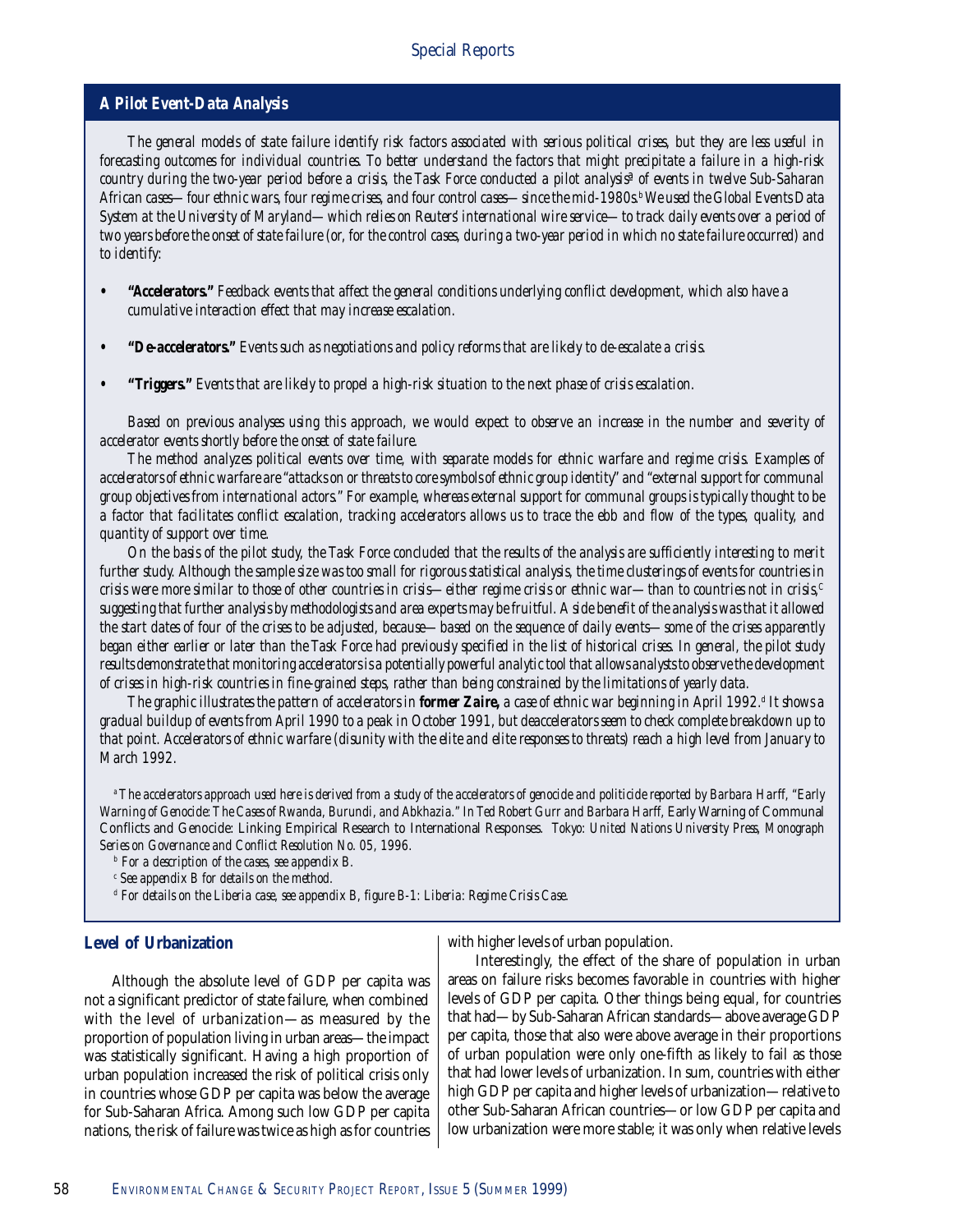of urbanization were "out of balance" with relative levels of economic development that political risks increased.

This confirms the bimodal effect of urbanization on political risks described by Jack Goldstone in his work on early modern European states;<sup>13</sup> namely, that if the economy is doing well, and urbanization takes place in the context of good employment opportunities, then migrants to cities are socialized into an urban context that they view as rewarding hard work and promising a better future. This is politically stabilizing. In contrast, if the economy is doing poorly and urban migrants find poor opportunities for employment, then migrants are socialized into an urban context that is frustrating and that they view as hostile and unresponsive. This situation greatly aggravates the risks of political crisis.

| <b>Key Variables</b>                               | Countries at<br><b>Greater Risk</b>         | Countries at<br>Lesser Risk                  | Relative Risk of<br><b>Failure</b> |
|----------------------------------------------------|---------------------------------------------|----------------------------------------------|------------------------------------|
| Material Living<br>Standards Change                | Negative annual GDP<br>per capita change    | Positive annual GDP<br>per capita change     | 2.0                                |
| <b>Trade Openness</b><br>(imports+exports)/<br>GDP | Below median                                | Above median                                 | 1.9                                |
| Level of Democracy                                 | Partial democracies                         | Autocracies                                  | 11.0                               |
|                                                    | <b>Full democracies</b>                     | Autocracies                                  | 2.6                                |
| Level of Urbanization                              | High urbanization and<br>low GDP per capita | Low urbanization and<br>low GDP per capita   | 2.0                                |
|                                                    | Low urbanization and<br>high GDP per capita | High urbanization and<br>high GDP per capita | 4.9                                |
| Colonial Heritage                                  | Not French                                  | French                                       | 2.6                                |
| Ethnic Discrimination                              | Higher                                      | Lower                                        | 1.9                                |

#### **Ethnic Discrimination**

The presence of communal groups that are subject to significant economic or political constraints appears to increase the risks of political failure, all other things equal, by almost a factor of two. However, this result was only weakly statistically significant and should be viewed as suggestive rather than conclusively demonstrated.

The Sub-Saharan Africa model had roughly the same accuracy as the global model—about two-thirds in discriminating between state failure and stable cases<sup>14</sup> but resulted in substantially reduced "false positives" for Sub-Saharan African countries.<sup>15</sup>

# **III. TRANSITIONS TO DEMOCRACY AND AUTOCRACY**

#### **Trends**

Institutionalized democracies have increased significantly in number since the late 1980s. At the end of the Cold War, the number of full democracies in the world system exceeded the number of autocracies for the first time since World War II. As of 1991, full democracies numbered 57, compared with 55 autocracies. By 1996 the number of full democracies

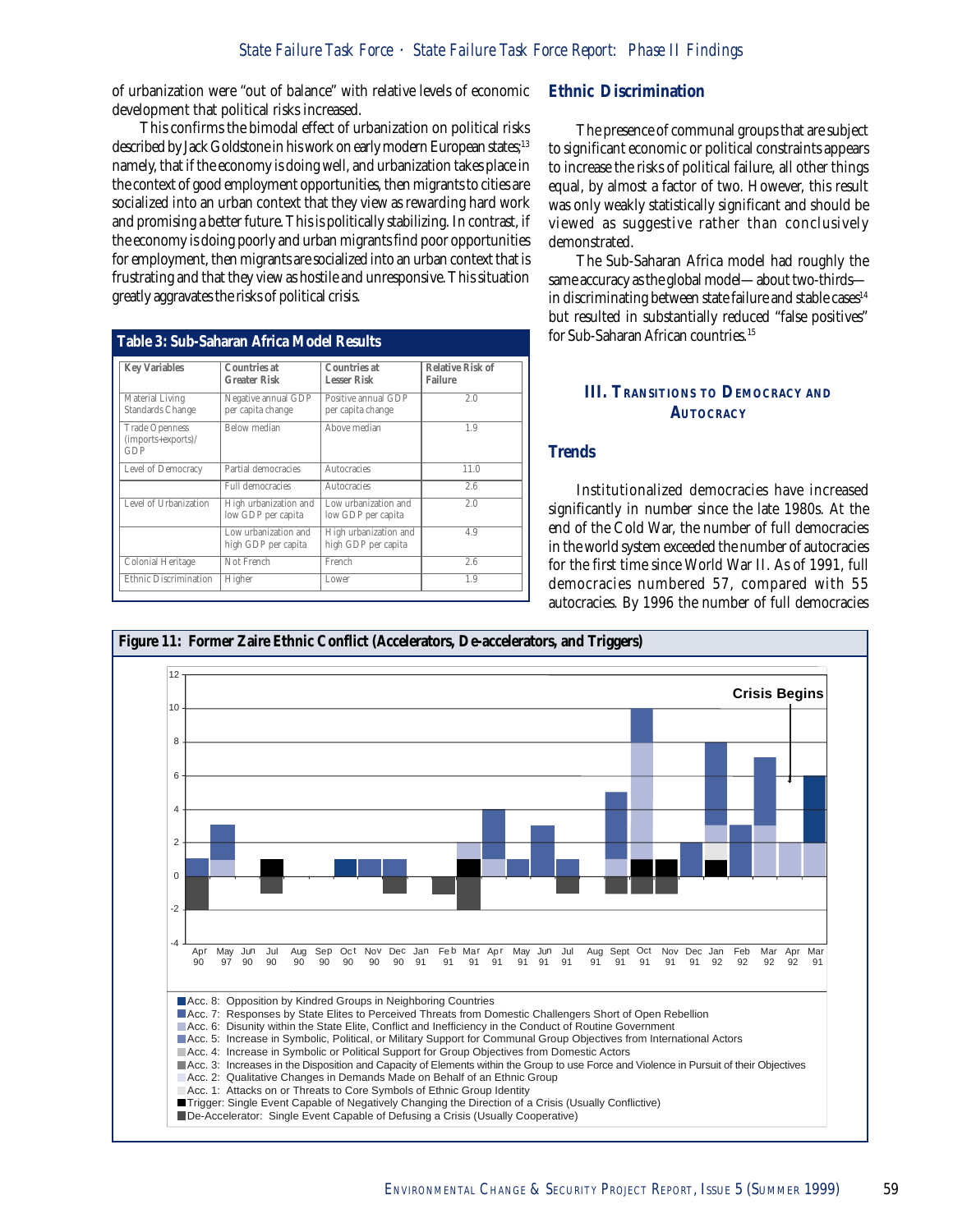had increased to 71, whereas autocracies had declined to 49. The post–Cold War transition—which Samuel Huntington calls "the third wave of democratization"16—also has seen the establishment of a large number of partial democracies. In 1996 there were 27 such polities, double their numbers in the 1980s.

The long-run trend by which democracies have come to outnumber autocracies has two sources. One is the significant number of new democracies established in the post-Communist states. The other, and more important factor, is that many countries that tried and failed to establish democratic polities tried again. South Korea, for example, shifted from autocracy to full democracy in 1960, but a year later lapsed back to autocracy. In 1963 it shifted again to partial democracy but returned to autocratic rule in 1980. South Korea's most recent transition began in the mid-1980s and was completed in 1988 when it became, and has thus far remained, a full democracy. In short, South Korea accounts for three transitions toward democracy and two cases of backsliding to autocracy. Pakistan, Turkey, Thailand, and Bangladesh—all full or partial democracies by 1997—also made three or more democratic transitions between 1955 and 1996.

Transitions are defined in terms of shifts among the three categories of regime type—full democracy, partial democracy, and autocracy. For the analysis of trends, the Task Force defined transitions to democracy as shifts from autocracy to either partial or full democracy as well as shifts from partial to full democracy.<sup>17</sup> These transitions are said to be *stable* if the regime does not regress toward autocracy in the first five years after the initial transition.18 A regime is *unstable* if it regresses toward autocracy within five years. Thus, a country that changes from autocracy to partial democracy, then two years later transitions from partial to full democracy, is counted as having made one stable transition. A country changing from partial democracy to autocracy and remaining an autocracy for five years is counted as a stable downward transition; whereas a country that shifts from democracy to autocracy, then within five years returns to partial democracy, would be counted as an unstable downward transition.

| Region                                | <b>Total Transitions,</b><br>1957-1991 | <b>Percent That Survive</b><br>for<br><b>Five Years or More</b> |
|---------------------------------------|----------------------------------------|-----------------------------------------------------------------|
| Europe                                | 14                                     | 93                                                              |
| Latin<br>America                      | 24                                     | 83                                                              |
| Newly<br>Independent<br><b>States</b> | $12^{1}$                               | 67                                                              |
| Asia                                  | 14                                     | 64                                                              |
| Africa                                | 10                                     | 40                                                              |
| <b>TOTAL</b>                          | 74                                     | 73                                                              |

**Table 4: Democratic Transition Success Rates, by Region**

1 Uzbekistan, Turkmenistan, and Tajikistan did not make initial transitions to democracy.

Four major observations can be made about the evidence:

- **Many democratic transitions do not endure.** Between 1957 and 1991 there were 54 durable transitions— that persisted for at least five years—toward full or partial democracy in independent countries, including 16 democracies established during the period 1989-91 in the Soviet and Yugoslav successor states. Another 20 democratic transitions were attempted between 1957 and 1991 but reverted to autocracy during their first five years. An additional 33 democratic failures—durable democracies that shifted toward autocracy for at least five years occurred.
	- **Post–Cold War democratic transitions may be more durable than earlier ones**. Before 1986, 24 regimes made durable transitions toward democracy, more than offset by 44 failures—reversion to autocracy—of full or partial democracies.19 The 38 durable transitions toward democracy between 1986 and 1991, however, were offset by only nine failures. A more precise comparison looks only at the outcome of democratic transitions that were attempted between 1957 and 1991. Of the 36 transitions that occurred before 1986, 12 countries (33 percent) reverted to autocracy within five years; whereas, for the 38 transitions in 1986 or later, only eight (21 percent) failed to survive. The short-term survival of democratic transitions thus appears to have increased slightly in the post–Cold War period, although the difference is not quite statistically significant.
	- **World regions differ substantially in the success of democratic transitions.** Before 1986, Africa south of the Sahara had only one durable democratic transition and the record in Asia was only slightly better. In Latin America and the Caribbean, half of the pre-1986 transitions endured to early 1997. The success rates of recent democratic transitions are highest in Asia—where Cambodia is the only recent democratizing regime to backslide (in 1997) and in Latin America. Despite a great deal of concern about the durability of the post-Communist states, 14 of the 19 that became partial or full democracies during 1989-91 have maintained democratic regimes. The exceptions are Azerbaijan and Armenia—where democratic governance was undermined by civil war—and Belarus, Kazakhstan, and Albania where it was subverted by chief executives who dissolved or emasculated legislatures that constrained their power.
	- **Partial democracies are less durable than either autocracies or full democracies.** There are inherent political contradictions in most partial democracies—a tension between demands for greater and more effective participation on the one hand, and the desire of political elites to maintain or enhance their control. Most partial democracies transition within a decade or so either to full democracies or revert to autocracy.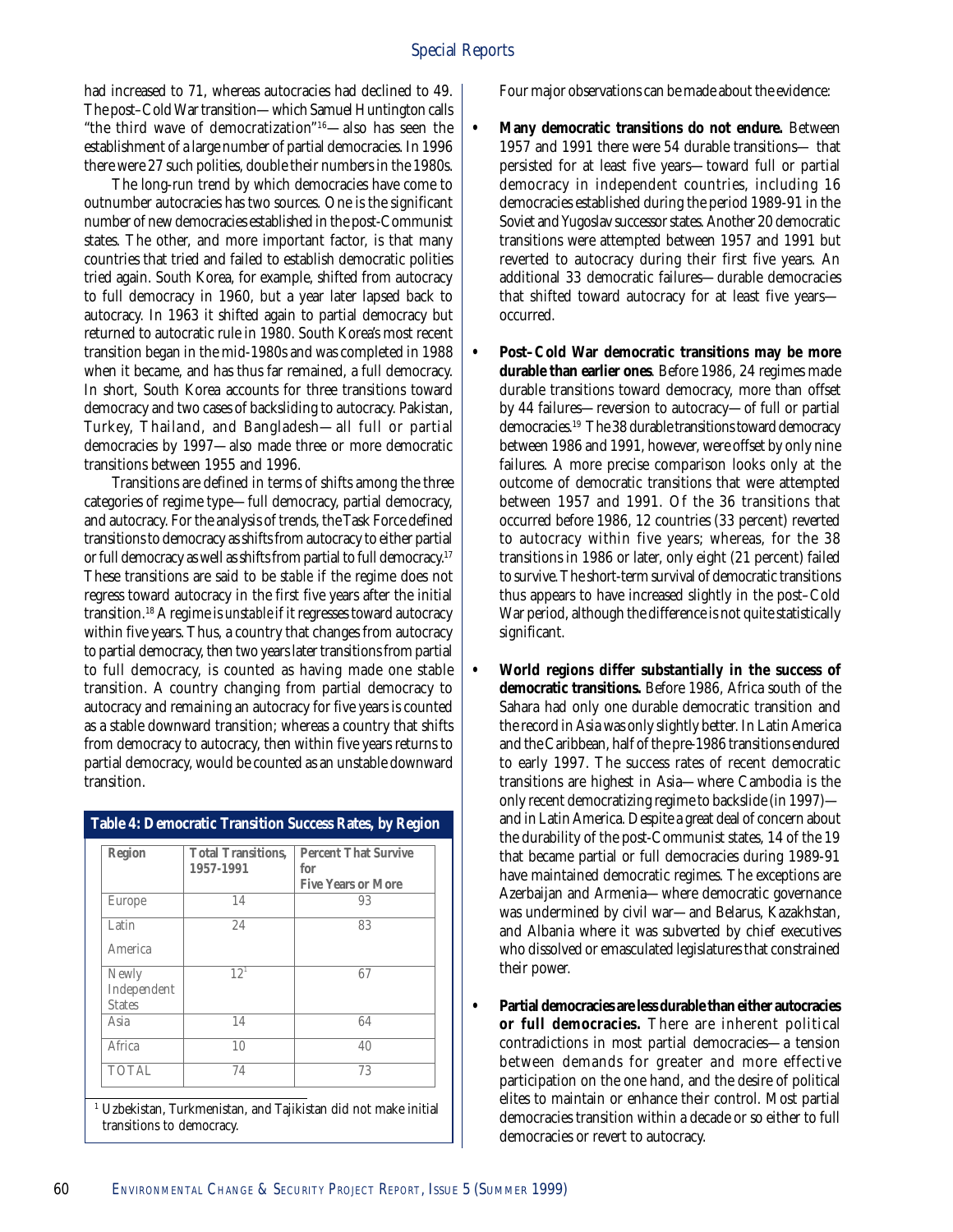

#### **Models**

In developing statistical models of transitions, the Task Force used a narrower definition of transition than it did for the analysis of trends.<sup>20</sup> Because crossing the autocracy-democracy divide was thought to be the more critical transition, and because the number of shifts between partial and full democracy was relatively small, the Task Force decided to limit its statistical analysis to transitions from autocracy to partial or full democracy and those from partial

# *Variables Tested for the Democratic Transition Models*

#### *Demographic*

*Infant mortality, normalized Secondary school enrollment ratio Youth bulge, normalized Annual change in infant mortality*

## *Political/leadership*

*Ethnic character of ruling elite Years national leader was in office Regime durability Democracy minus autocracy index Autocracy index Regime duration Political rights Civil liberties*

# *Economic*

*Real investment share of GDP, normalized Trade openness Land burden Real GDP per capita, normalized*

or full democracy to autocracy. In this analysis, models were developed that attempted to answer two research questions:

- What social, economic, and political conditions differentiate countries that make durable democratic transitions from others?
- What conditions characterize countries in which democratic regimes fail to succeed?

These questions are different from the issue of the conditions of "state failure" because the democratic transitions are defined and measured differently from state failures. Moreover, few transitions from autocracy to democracy, and only about half of the transitions from democracy to autocracy, meet the criteria of adverse regime transitions.

# *Transitions from Autocracy to Democracy.*<sup>21</sup>

A total of 39 transitions to democracy were available for analysis and were matched with 68 control cases—autocracies in the same region that did not shift to democracy during the matching years.<sup>22</sup> Experts examined the state failure database to identify variables that they thought should contribute to democratic transitions, and statistical tests were used to determine which of them differentiated significantly between the transitions and the controls.

Then various combinations of these variables were analyzed to determine the most efficient set. From more than 60 models analyzed, the one with the highest accuracy included two variables: relatively low land burden—an index that is highest for

| <b>Table 5: Democratic Transition Model Results</b> |                                      |          |  |
|-----------------------------------------------------|--------------------------------------|----------|--|
|                                                     | Autocracy to Partial or Full Democra |          |  |
| <b>Key variables</b>                                | <b>Countries More Likely</b>         | Countrie |  |
|                                                     | <b>To Transition</b>                 | To T     |  |
| Regime durability                                   | Below median                         | Abov     |  |
| Land burden                                         | <b>Below</b> median                  | Abov     |  |
|                                                     | Partial or Full Democracy to Autocra |          |  |
|                                                     |                                      |          |  |
| <b>Key variables</b>                                | <b>Countries More Likely</b>         | Countrie |  |
|                                                     | <b>To Transition</b>                 | To T     |  |
| Infant mortality, normalized                        | Above median                         | Belov    |  |
| Regime durability                                   | Below median                         | Abov     |  |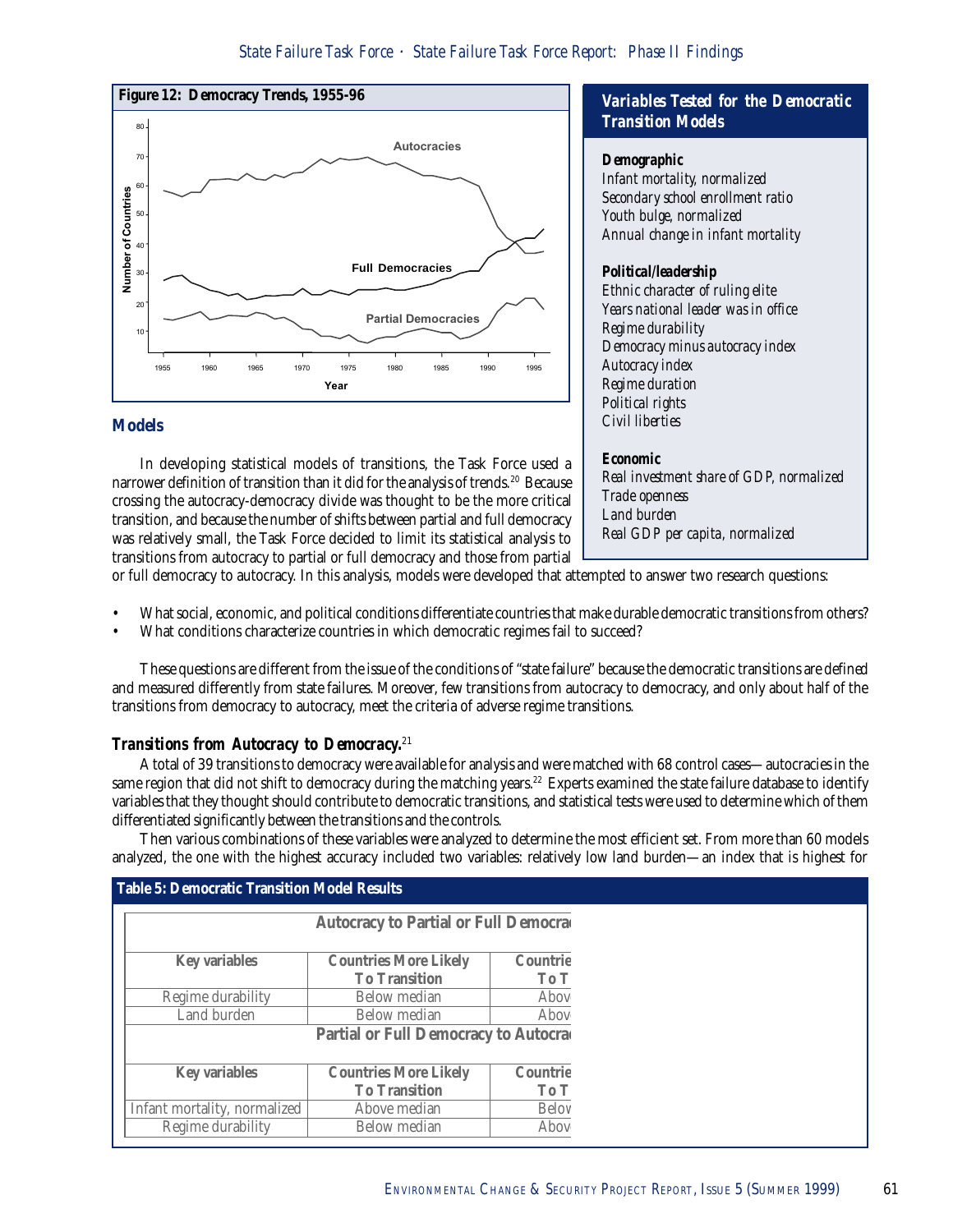# *Investigating Links Between Conflict and the Environment*

*The efforts reported here build on a thriving set of research programs at a variety of institutions investigating the environment's role in violent conflict. Early hypotheses centered on environmental degradation and resource depletion directly precipitating violent conflict. Two major sets of case studies in the 1990s suggested that environmental causal pathways to conflict were more complicated. Environmental variables—which alone were neither necessary nor sufficient to cause conflict—were found to play multiple roles along a complex causal chain involving intervening social, political and economic variables.*

- *Dr. Thomas F. Homer-Dixon of the University of Toronto found that when "environmental scarcity" of renewable resources did play a causal role, it was most likely to be through impacts that were "sub-national, persistent, and diffuse." These impacts indirectly contributed to acute conflict by exacerbating more familiar sources of conflict—for example, ethnic divisions or relative deprivation.*
- *Drs. Guenther Bachler and Kurt Spillman, codirectors of the Swiss Environmental Conflicts Project (ENCOP), identified seven types of "environ-mentally-induced conflict" in a typology that distinguished levels of conflict and parties to conflict. ENCOP case studies also highlighted "environmental conflicts" as traditional conflicts "induced by environmental degradation."*

*As the number of case studies accumulated through these projects and other efforts such as those at the International Peace Research Institute, Oslo, and Columbia University, it became clear that intervening "institutional capacities," or coping mechanisms, to address environmental challenges were critical in determining whether conflict would occur.*

*Until very recently, a gap in the research program has been the use of statistical analysis examining a large number of countries over time. The need for this kind of study is made clear by the highly qualified conclusions that the case studies produced. The work of the State Failure Task Force is one of only two such studies undertaken to date, the other being the work of Hauge and Ellingsen. In addition, ours is the only study to explore systematically the interactions between environmental change, vulnerability, and capacity in this context, and the only study to use quantitative measures to attempt to uncover these relationships.a*

*a See appendix D for selected bibliography.*

countries with largely agricultural populations and scarce cropland—and low durability of the regime before the transition. This model correctly classified two-thirds of the cases in a set of 39 transitions and 68 controls. The best three-variable model correctly classified two-thirds of the cases and showed that durable democratic transitions were most likely when infant mortality was relatively stable, autocracy was already restricted, and land burden was low.

These models suggest some interesting substantive findings. The regimes most likely to undergo stable democratic transitions during the last 40 years:

- Already had shifted away from purely autocratic forms of government.
- Tended to have had less durable regimes; that is, they had attempted previous political experiments.

Transitions were also more likely to occur in societies with greater economic capabilities (measured by low land burden) and less short-term variability in quality of life (measured by changes in infant mortality).

Once a country has transitioned to democracy, the Task Force found that the likelihood that the transition will be stable depends on several factors:

• Countries whose democratic transitions are most likely to succeed have greater annual improvement in infant mortality, a lower level of infant mortality, greater trade openness, a higher proportion of the population in urban areas, and more years of experience as a democracy.

#### *Transitions from Democracy to Autocracy.*<sup>23</sup>

A total of 35 democratic failures—transitions from full or partial democracy toward autocracy—were available for analysis and were matched with 98 control cases;<sup>24</sup> that is, democratic countries in the same region that did not fail during the matching years. The two-variable model with the highest accuracy—nearly three-quarters of cases correctly classified included infant mortality normalized by world average and regime durability. High infant mortality and low regime durability characterized transitions to autocracy.

It is not surprising that newer democracies—those of low durability—are more likely to fail than long-lived ones, based on the evidence that many democracies fail during their first five years. The role of infant mortality—and by extension, other aspects of quality of life—in raising the prospects for democratic survival is consistent with the results of the general models of state failure.

# **IV. THE ROLE OF THE ENVIRONMENT IN STATE FAILURE**

#### **Goals and Hypotheses**

We set out to determine whether the proposition that there is a measurable connection between environmental degradation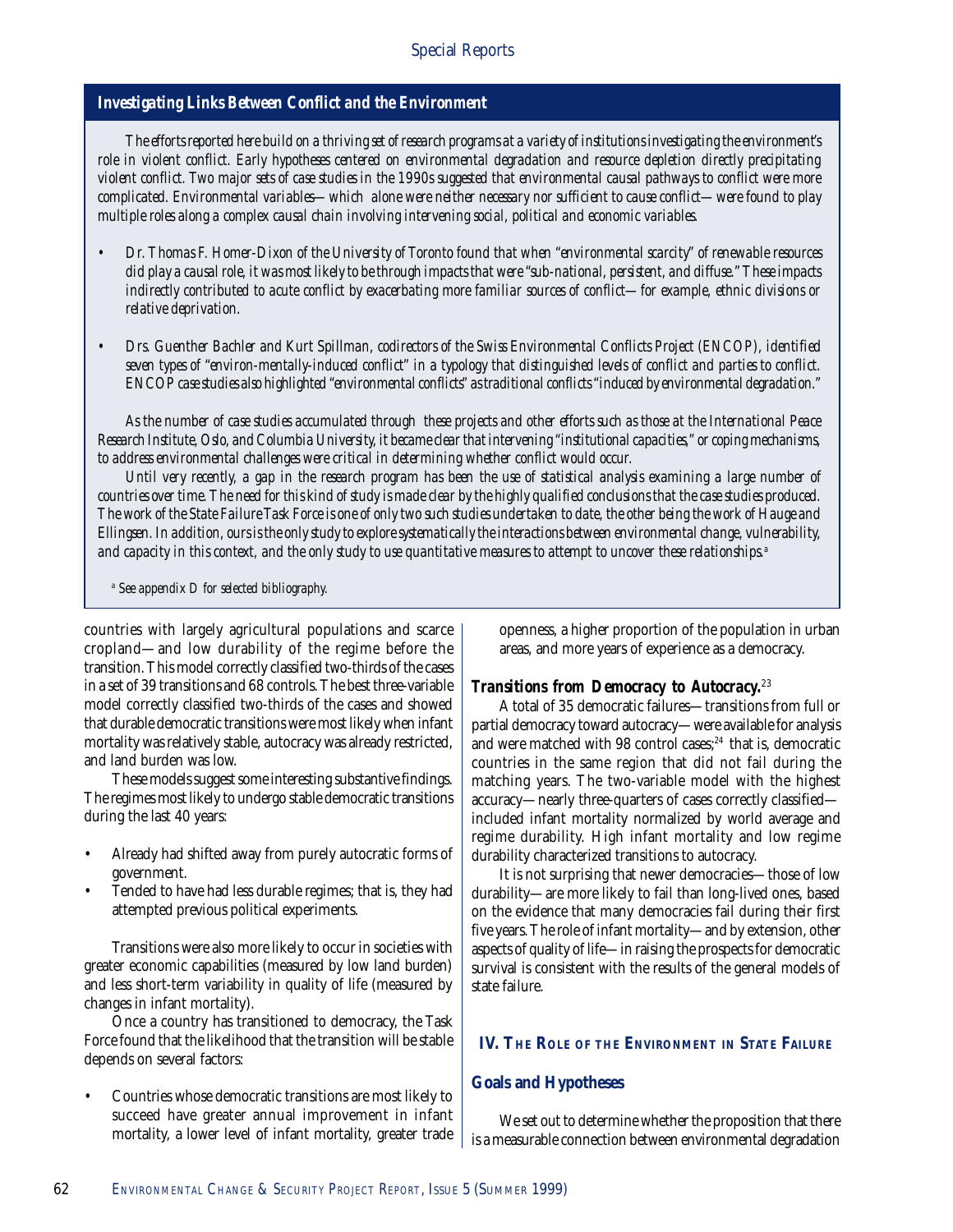and state failure was true. Our goals were to:

- Test the argument with data drawn from all countries, over an appropriate time period. Although a number of scholars in recent years have claimed that there is a connection between environmental degradation and political violence, these claims have been largely based on individual case studies.<sup>25</sup> These individual studies, albeit largely of high quality, fail to rigorously test the correlative claim.
- Determine whether it was possible to offer analytical guidance to decisionmakers as they face new security challenges. US policymakers—in the State Department, National Security Council, Defense Department, and other agencies—have increasingly framed environmental issues in security terms.26 No clear consensus exists, however, as to what kinds of environmental changes are most important, what factors make a given level of environmental change more or less dangerous, or what types of policy interventions are most promising.
- Construct a specific model, and test it with empirical data, to provide the foundation for monitoring and forecasting potential trouble spots, where environmental deterioration could potentially enhance the likelihood of state failure.

Two primary expectations guided our analysis:

**• We did not expect to find any direct, measurable correlation between environmental change and state failure.** Although this expectation is at odds with some of the literature, $27$  we were guided by the following logic: models of environmentally induced political violence all include numerous intervening variables that are held to interact in a complex fashion.<sup>28</sup> The large number of intervening variables makes it hard to find strong direct relationships between the environment and state failure. The complex interaction means that whatever relationships do exist are likely to be different from case to case. As a result, the linkages between environmental change and state failure are unlikely to be discovered by simply adding environmental variables to a state failure model.<sup>29</sup>

**• We did expect that environmental change might have a significant, negative impact on one of the factors associated with state failure in the general model.** In particular, we sought to explore whether environmental degradation would have an impact on quality of life measures such as infant mortality. If so, then this would demonstrate an important, though indirect, connection between environmental degradation and state failure.

Analytically, we conceived of the factors interacting in the following manner: a given change in environmental conditions generates an impact on a society that varies according to the underlying environmental conditions—a society's vulnerability—and which is mediated by a nation's capacity to respond effectively. Where capacity is high, harm will be avoided.

To illustrate, consider crop yields as the impact and drought as the environmental change. Vulnerability is the degree to which crop yields might be expected to fall in the absence of effective intervention. It might be measured through extent of irrigation or sensitivity of crops to rainfall. Capacity is the degree to which the government and social actors are able to lower the actual impact, and might be measured as the size of the government budget, number of scientifically trained experts, or extent of communications infrastructure.

To be even more concrete, for the 1991-1992 growing



change, vulnerability, and capacity for response. Given data limitations and the lack of appropriately denominated indicators, we tested a simple formulation of the model in which environmental impact is a linear function of environmental change, vulnerability, and capacity.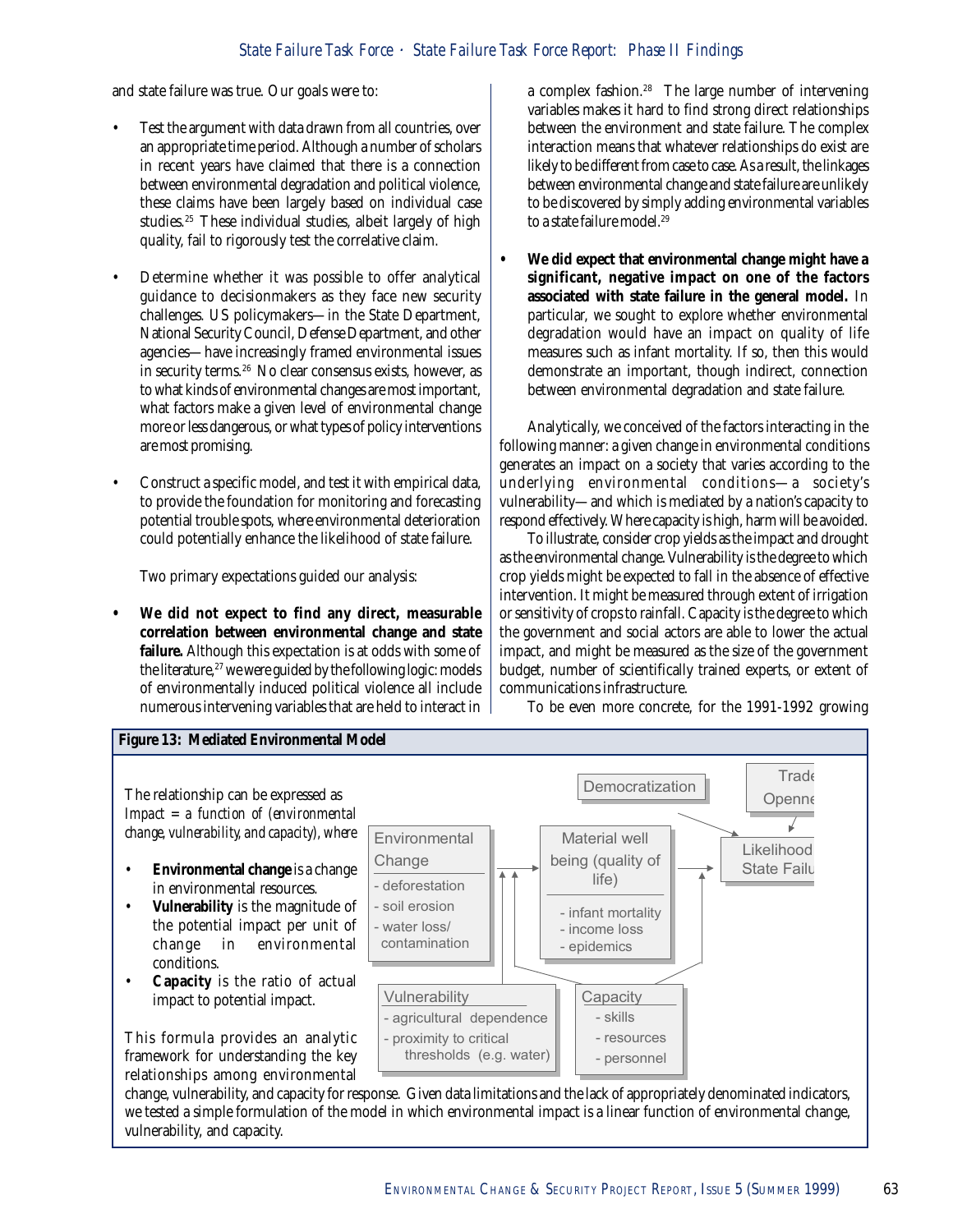season, El Niño–driven droughts were forecast for northeastern Brazil and for Zimbabwe, with more or less equivalent lead times given to decisionmakers and a comparable projected and actual change in environmental resources—rainfall. The vulnerability—the potential drop in agricultural production divided by loss in rainfall—was also about the same. However, the net social impact, or actual loss in output, was very small in Brazil but quite high in Zimbabwe, where 80 percent of the maize crop was lost. Many analysts attribute this difference to different levels of capacity in the two settings. Officials in Brazil acted on the knowledge early, implementing effective strategies, whereas in Zimbabwe the information was never used, and no responsive strategies were developed.30

#### **Findings**

**Environmental change does not appear to be** *directly* **linked to state failure**. To determine whether it was possible to find a statistical correlation between environmental change and state failure, we tested variables that measured deforestation and freshwater supply, but both failed to generate significant results. This was consistent with our hypothesis that the more direct effects of democratization, trade openness and quality of life—measured by infant mortality—had such a strong impact on state failure that they masked any impact of environmental deterioration.

This result is at odds with recent work by Hauge and Ellingsen, $31$  the only other study we are aware of that employs statistical tests to evaluate claims about the direct impact of

environmental harm on political violence. Hauge and Ellingsen found a significant impact from deforestation, soil degradation, and freshwater access, results that we believe are due to differences in how the dependent variables are operationalized and how the independent variables are used. Some of these differences are potentially large enough to account for the different results by themselves; taken together they make the two models essentially incomparable. Because the state failure model covers a greater time period and includes trade openness as an explanatory variable, we think its results have more validity. Nevertheless, the Hauge and Ellingsen model shows that there is more than one way to approach these questions, and we welcome the opportunity for scholarly debate.

**Environmental change is significantly associated with changes in infant mortality.** To investigate the merits of the mediated model, we assembled data on environmental change, vulnerability, and state capacity. Because of data limitations, we limited our scope to the period 1980-90; extending the time frame back further would have seriously reduced the number of countries and variables available for testing.

We chose infant mortality as the dependent variable because of the availability of data, the high significance of infant mortality as a factor associated with state failure, and the high correlation of infant mortality with a number of other measures of material well-being. We would have preferred to use a basket of indicators that captured the level of material well-being or quality of life, but the only well-being indices we located covered too few countries, spanned too few years, or included factors that were not relevant to our analysis.

|                                                            | <b>Study</b>                                                                |
|------------------------------------------------------------|-----------------------------------------------------------------------------|
|                                                            | <b>Hague and Ellingsen</b>                                                  |
| <b>Operationalization of Dependent</b><br><b>Variables</b> |                                                                             |
| Definition of failure                                      | Used incidence of civil w<br>in one model; armed<br>conflict in another     |
| Overall time period                                        | 1980-1992                                                                   |
| Unit of observation <sup>1</sup>                           | Each year of civil war or<br>armed conflict                                 |
| <b>Use of Independent Variables</b>                        |                                                                             |
| Treatment of deforestation variable                        | Categorized                                                                 |
| Range of variables included                                | Some overlap with State<br>Failure, but nothing<br>analogous to trade openr |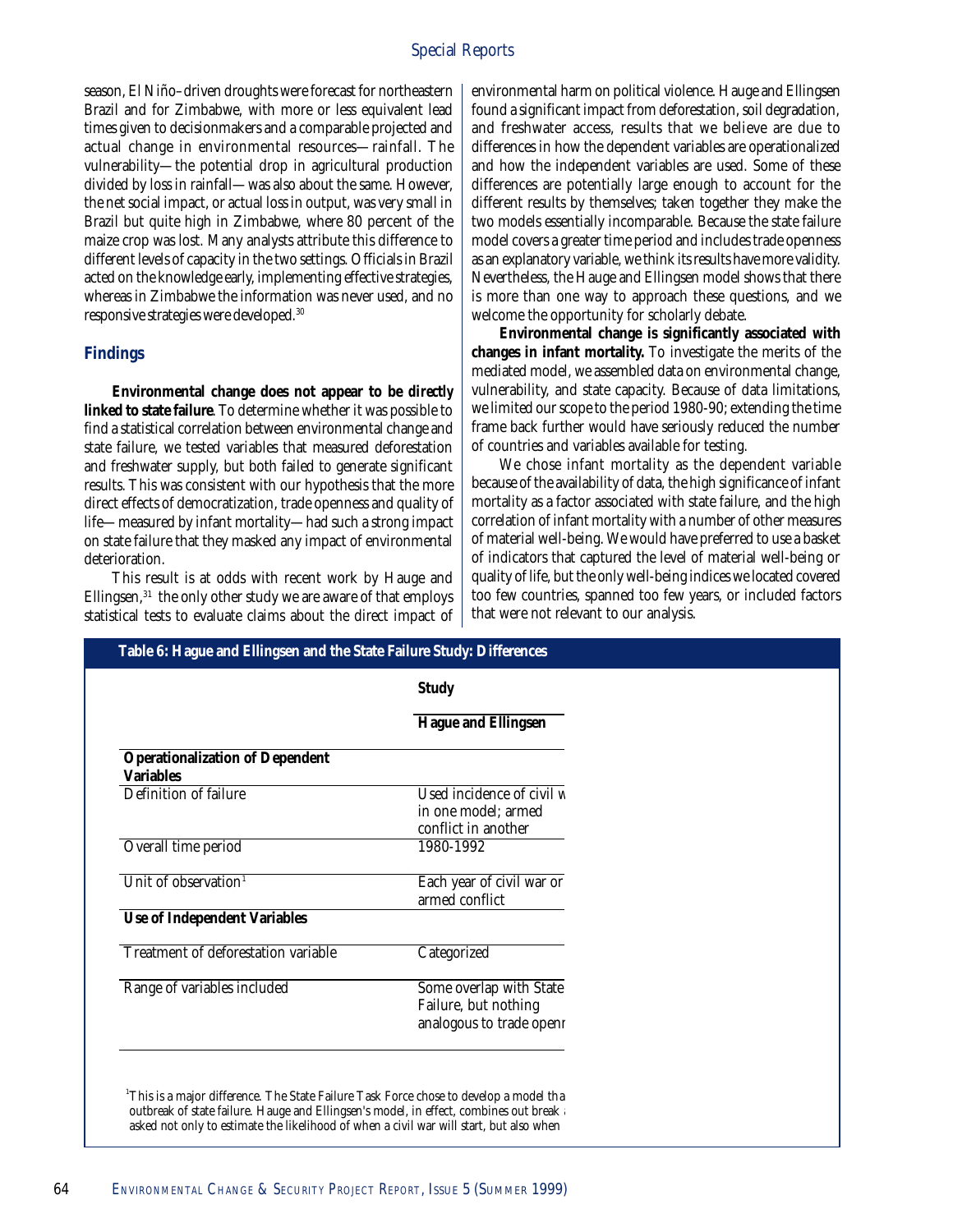# *Author* ⋅ *Title State Failure Task Force* ⋅ *State Failure Task Force Report: Phase II Findings*

Once the data were assembled, we screened potential capacity and vulnerability variables by computing their correlation with infant mortality. Those that were significantly correlated—telephones per capita, population in subsistence agriculture, and land burden—were then tested in combination with an environmental stress variable in a multiple linear regression model.<sup>32</sup>

As we expected, deforestation proved to be statistically significant only when tested in a model that included measures of vulnerability and capacity. For given levels of vulnerability, capacity, and baseline infant mortality rates, we found that the greater the loss of forest cover, the higher the increase in infant mortality rate.

The results for the model using soil degradation as the environmental stress were more complex, and no linear relationship could be measured. We obtained significant results, however, by multiplying the rate of degradation by its severity and including it as an interactive term. The results suggest that soil degradation has a negative impact when severe degradation

# *Variables Tested for the Environmental Model*

#### *Environmental Change*

*Deforestation Soil degradation Change in agricultural land Access to fresh water (urban, rural, and total population) Fraction of freshwater reserves withdrawn Sulfur dioxide emissions Population density*

#### *Vulnerability*

*Percent of population engaged in subsistence agriculture Land burden: (farmers per area of cropland) x (farmers per labor force) Storm damage Share of national income by lowest 20 percent of population*

#### *Capacity*

*Secondary school enrollment ratio Adult female literacy Public expenditures on education Telephone lines per capita Bureaucratic quality Corruption Number of bribery cases Law and order tradition GDP per capita Debt service Rail mileage per square mile Rail-ton miles per capita Road density*

occurs at a rapid rate; otherwise the impact is positive. One possible interpretation of this finding is that the same practices that induce soil degradation—such as agricultural production might have a positive net impact, for example, by improving nutrition or incomes, if the degradation does not proceed too rapidly.33

## **Insights**

One major insight that emerges from the analysis is that available measures of environmental degradation do not currently serve as a direct signal of impending state failure. In part, this is a function of the long, complex chain of association between environmental change and state failure, with a number of factors intervening along the way. Those factors are strong enough to push some societies blessed with benign environmental conditions into failure and to prevent other societies suffering serious environmental damage from slipping into political instability. This finding is also a function of the

# *Environmental Data Limitations*

*Our analysis was seriously constrained by the paucity of available data. Whereas the overall state failure model was able to test some 75 economic, political, and demographic variables, the environment model could test only a handful. This data constraint meant that some important environmental factors could not be examined. For example, water quality—consistently mentioned in the literature as the most serious environmental problem facing developing countries—could not be included because reliable time series data are available for only 38 countries.a Air quality suffers from similar deficiencies.*

*Useful indicators of vulnerability were also scarce. Because the best environmental change indicators deforestation and soil degradation—that we had were related to terrestrial ecosystems, we were able to rely on vulnerability measures that tapped the degree of sensitivity to agricultural perturbations. However, measures relevant to other environmental shocks, such as declines in air quality, would have been harder to construct.*

*The available measures of capacity were especially disappointing. The ideal measure, in our view, would take into account the financial resources, quality and extent of infrastructure, and knowledge and skills of public and government officials available for monitoring, assessing, and responding to major environmental problems. Despite the great attention paid to issues of capacity building in recent years,b we were unable to identify any useful indicators that came close to capturing this concept and, instead, had to rely on proxies that imperfectly measured a few aspects of capacity.*

*a Even for these countries, data are taken from single-point monitoring stations.*

*b See, for example, the UN Development Programme's Capacity 21 program.*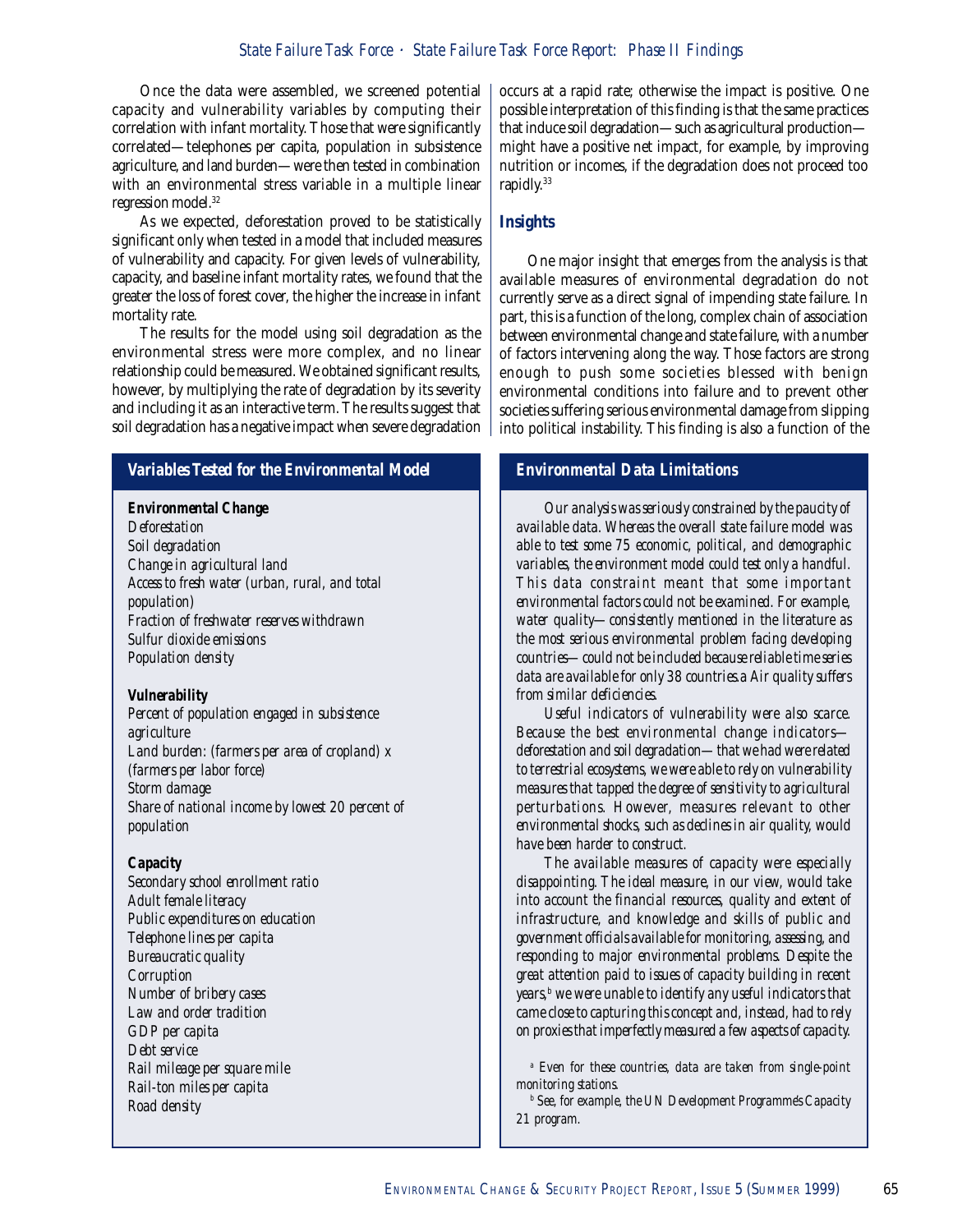seriously limited data at our disposal. On balance, we cannot say how large an impact environmental damage has on the risk of state failure.

Nevertheless, the results of our analysis provide evidence for an indirect connection between environmental change and state failure. Deforestation and soil degradation appear to diminish the quality of life, as measured by infant mortality rates, for low-capacity states that are socially vulnerable to disruptions in soil ecosystems; and infant mortality has been shown to have a direct impact on the likelihood of state failure.

#### **Caveats on the Findings**

While we believe that the results of the mediated environmental model are useful and significant, the model has several limitations:

- The process of converting analytic concepts into measurable variables has necessarily resulted in variables that are more narrow and arbitrary than the analytic constructs that they represent. This is most true for our core capacity variable—telephones per capita, which we recognize to be a very limited measure of governmental and societal response capability—but to a degree it is true for all the variables.
- The findings represent a general tendency that applies to the set of all countries for which data were available, over the ten-year period studied. That does not mean that this tendency will be true for each individual country at every point in time. Some countries might experience far more direct connections between environmental change and state failure than we observe; other countries might experience less connection between environmental change and infant mortality than our results suggest.
- Environmental data limitations mean that our conclusions are far from the last word. We simply did not have measures for some very important environmental changes including water quality, with its impact on public health that might prove more significant as precursors of state failure than those we tested. Data constraints also prevented us from testing whether state failure is associated with aggregate processes of environmental deterioration, encompassing the degradation of soil, air, and water systems.

# **IMPLICATIONS OF PHASE II FINDINGS FOR FORECASTING AND POLICY**

The main result from retesting and refining the global model is a solid confirmation of the work undertaken in the first phase of the Task Force's work. Even with an updated and expanded problem set, different control sets, and more refined measures of democracy, the basic global model continued to

accurately classify roughly two-thirds of historical cases. Moreover, the same independent variables emerged as statistically significant in a variety of retests.

The major implication for forecasting is that as far as statistical data are concerned—given current limitations in accuracy and coverage for global data—using a large number of variables does not add to the effectiveness of forecasting models. In many cases, we found that the gaps in either the temporal or geographic range of particular variables were so great that any possible gains in prediction were offset by statistical uncertainties or missing data problems associated with measuring those additional variables. Thus, in all models and regional sub-models, a handful of variables emerged as providing significant power in discriminating between state failures and stable cases over the past 40 years. Although many additional variables—including those measuring nutrition, education, droughts, and civil rights—showed significant correlations with risks of state failure, they did not add statistical power to models based on our key variables. Those variables, which consistently emerged in a wide variety of models, are material living standards, trade openness, and democracy, and in more limited circumstances, youth bulge, regime duration, ethnic dominance or discrimination, and the urban proportion of the population.<sup>34</sup> We shall have to wait until the accuracy and coverage of global data series improves before we can gain further accuracy by building more complex models. In the meantime, there is a compelling need to improve global and regional data on these key dimensions, and on many other social, economic, political, and particularly, environmental conditions.

A secondary implication is that the accuracy of statistical models forecasting state failure risks two years in advance remains at a level that is useful, but insufficient for refined predictions. In order to bridge the gap between the two-thirds accuracy of our statistical model, and the better than 90-percent accuracy required for effective policy responses, the skills of individual country analysts and policymakers in assessing rapidly changing local conditions remain absolutely crucial.

The mathematical data analysis cannot prove causality, but the correlations are consistent with causal interpretations. Our findings also suggest policy implications that are interesting and complex, although the best focus and mix of policy responses will, of course, vary from case to case.

**Involvement in international trade, as measured by trade openness, is associated with a lower risk of state failure in virtually all states and all contexts.** This finding suggests that policies or measures—including internal factors such as dependable enforcement of contracts, modest or low corruption, and improved infrastructure, as well as bilateral or multilateral efforts to eliminate trade barriers—that help to foster higher levels of international trade could help prevent political crises. Interestingly, it appears that it is the involvement in international trade itself, and not the eventual prosperity that such trade provides, that is the key to this effect. The work of Etel Solingen has shown that free trade, if sustained, helps bring together coalitions of elite actors that support the rule of law and stable property relationships, as a condition for building wealth.<sup>35</sup> Such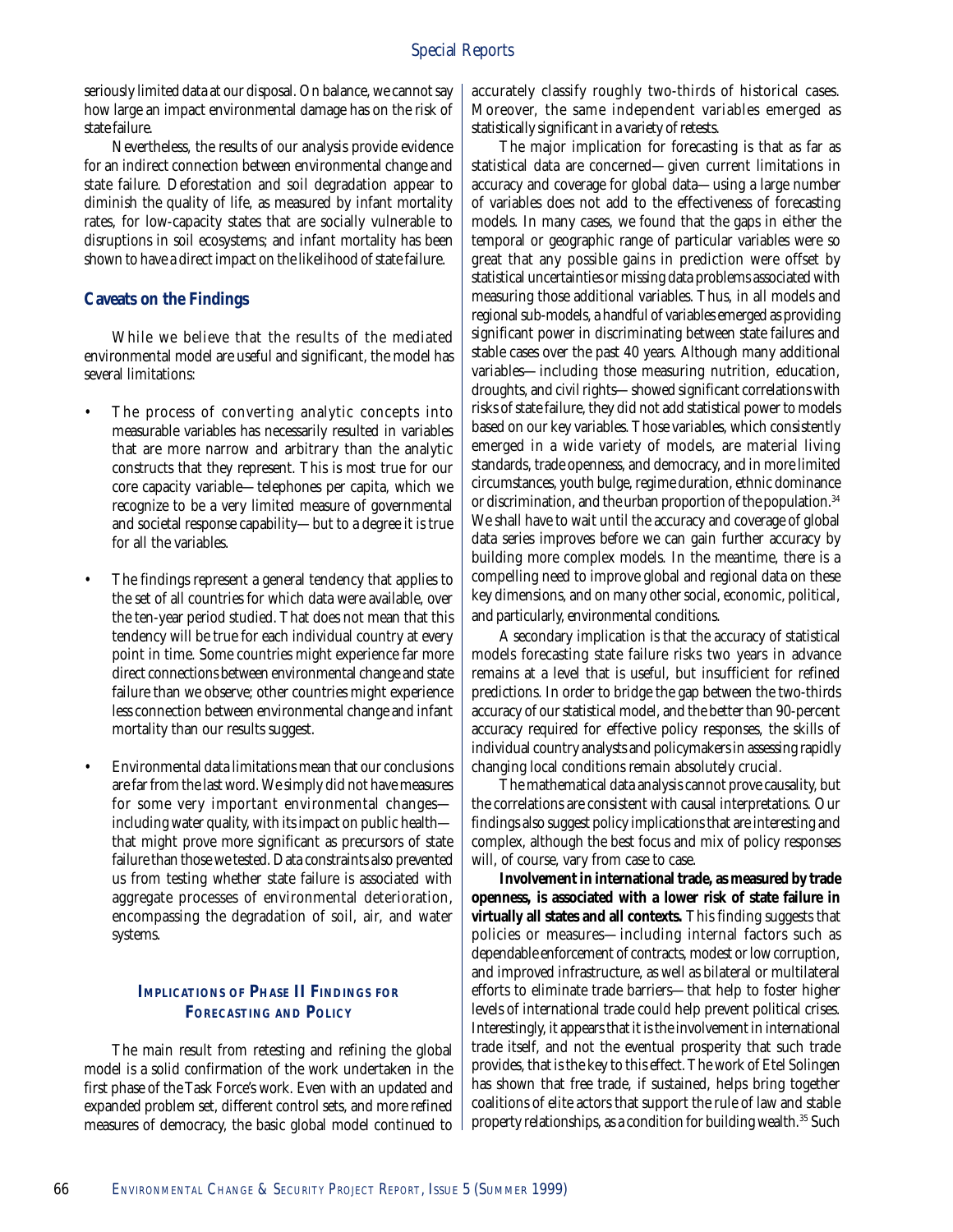coalitions may or may not be democratic, but in either case, they promote political stability.

**Partial democracies—particularly in lower-income countries where the quality of life remains poor—are associated with elevated risks of failure.** Although full democracies and autocracies are fairly stable, the in-between forms of government are at high risk of undergoing abrupt or violent change. This suggests that while a policy of promoting democracy may eventually lead to a world of stable liberal states, one cannot presume that the inevitable intermediate stages will also be stable. Policymakers need to be particularly attentive to the risks of failure in such states, and should seek and encourage progress toward full democracy. Moreover, if helping to increase the odds of stability in such states is a goal, then policymakers need to focus on developing policies that help foster international trade and on supplementing democratization programs with broad development programs that help improve the overall level of material living standards.

**Material living standards have an undeniable effect on the risks of state failure.** In some models, it is the overall level of material living standards that emerges as important; in other models, such as that for Sub-Saharan Africa, it is the direction of change that appears crucial. In either case, the policy implication is that efforts to improve material living standards are a significant way to reduce risks of state failure. In Sub-Saharan Africa, it turns out that high levels of urbanization reinforce this effect—for states with high levels of urbanization, states experiencing growth in GDP per capita have only a fraction of the risks of state failure of those states experiencing economic stagnation or decline.

**Despite the prevalence of ethnic conflicts—especially in Sub-Saharan Africa—ethnic discrimination or domination is not the sole, or even the most important, correlate of state failure.** Because ethnic factors do not emerge as the most powerful—or most statistically significant—factors associated with state failure, they bear monitoring, but other policy levers may be more readily available and more effective.

**Environmental stress, vulnerability, and capacity form an interdependent triad that affects quality of life and, indirectly, the risk of state failure**. Our findings imply that analysts concerned with the social impact of environmental change need to monitor not simply the environment, but also changes in a country's vulnerability to environmental changes and its capacity to cope effectively with them. The increased appreciation of the need to develop indicators of environmental change and of sustainability should be complemented with equally vigorous efforts to develop useful indicators of vulnerability and capacity, where the recent track record has been less encouraging. At the broadest level, our findings also suggest that when it comes to minimizing declines in quality of life, increases in capacity and reductions in vulnerability are equally appropriate targets for policy intervention as increases in environmental protection.

**Newer democracies, especially in countries where quality of life is relatively low, are more likely to fail than long-lived ones.** The Task Force's models and data can be used to inform policymaking about the conditions under which democratic transitions are likely to succeed or fail. Most contemporary democracies in Latin America, Asia, and Africa established democratic institutions one or several times, then reverted to autocratic rule before making their most recent transitions to democracy. The problem-ridden history of democratic transitions in these regions raises questions about the future durability of newly established democracies there and in the post-Communist states. Analytic results suggest it is crucial that international support for democratic institutions be reinforced by policies that promote improvement in the quality of life.

#### **FUTURE DIRECTIONS**

Potentially fruitful future analytic directions that are suggested by the Phase II results include:

- **Forming a better understanding of the conditions of successful democratic transitions.** Initial results suggest that successful democratic transitions tend to be preceded by political experimentation–including previous unsuccessful attempts to establish democratic institutions– and to occur in countries where agricultural stress is low and material living standards are higher. On the other hand, backsliding to democracy tends to occur within a few years after democratic institutions are introduced, and in countries with relatively low quality of life and high agricultural stress. Analyses are needed of the extent to which successful democratic transitions depend on improvements in the quality of life, and economic performance generally, during the early years. Models of these relationships should also take account of factors such as elite ethnicity, urban growth, and youth bulge, which have been shown to correlate with other kinds of state failure, especially revolutionary and ethnic wars.
- **Further developing the concept that the impact of environmental degradation on state failure is mediated by vulnerability and capacity, and more thorough testing of the model.** Additional steps would include:
	- $\rightarrow$  Constructing additional indicators of environmental change—such as water and air quality—vulnerability, and capacity from currently available sources.
	- $\rightarrow$  Building a set of "watch lists" for specific ongoing environmental threats that would focus attention on environmental deterioration in countries with high vulnerability and low capacity.
	- $\rightarrow$  Developing a core set of environmental indicators measured consistently across countries and over time—that could be used in future analyses. This effort would include using the next generation of remotesensing satellites to gather terrestrial and atmospheric data and using intensive on-site monitoring to build an adequate database for other environmental problems such as water quality, air quality, and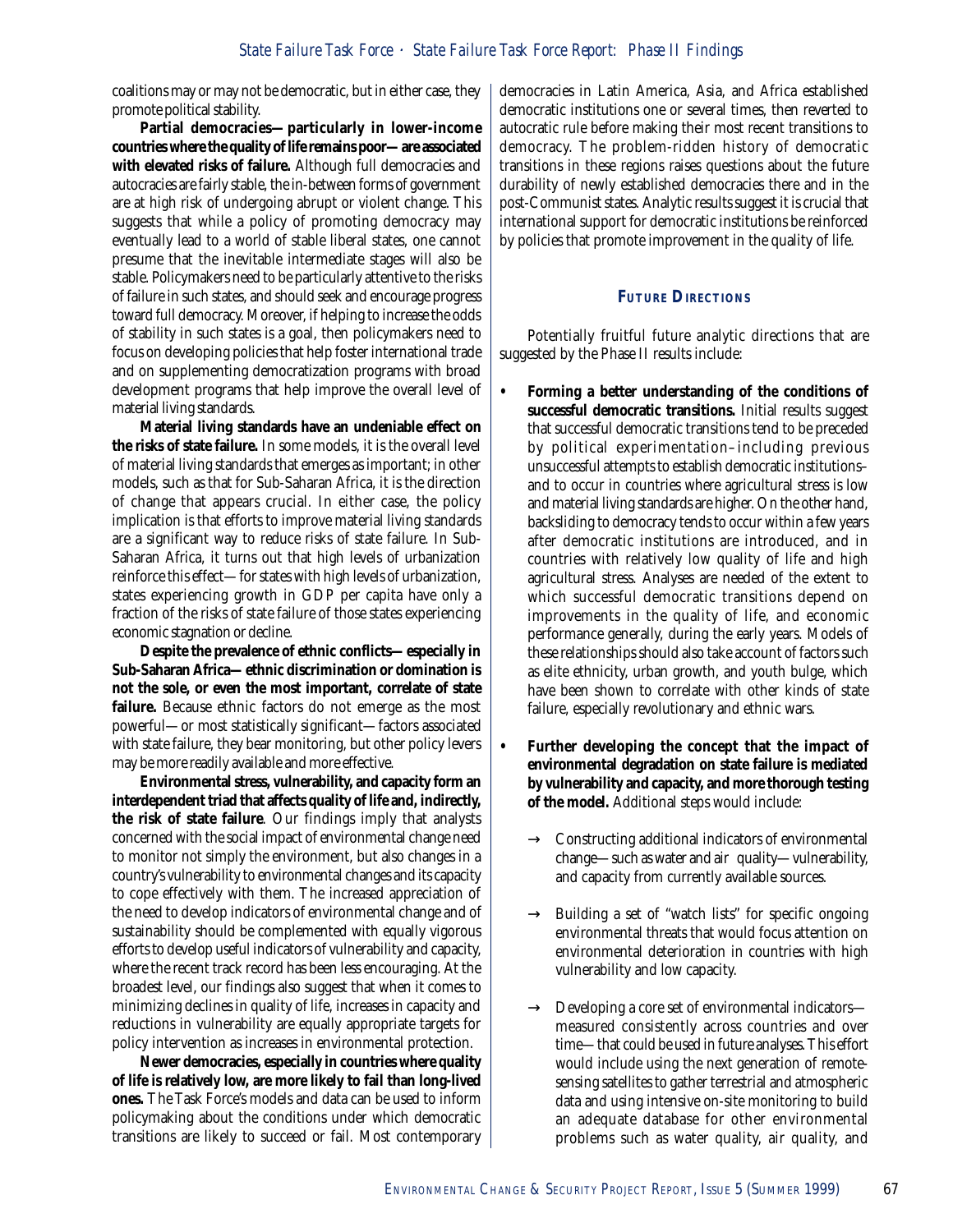chemical hazards.

- $\rightarrow$  Developing models that capture regional variation—or localized "hot spots"—within a country that are masked by national level analysis. We know that the environmental impact on material quality of life will be stronger if there is a spatial correlation among the variables. For example, if a given unit of land has a high rate of deforestation, a high land burden, and poor institutional capacity, we would expect a larger local impact on infant mortality, an hypothesis that could be tested using currently available high-spatialresolution data sets.
- $\rightarrow$  As additional data become available, continuing to test the hypothesis that environmental damage directly contributes to the likelihood of state failure.
- **Developing a more detailed concept of "state capacity" to test as a mediating factor in general and regional models.** Building on the results of the mediated environmental model, further examine and develop in more depth the concept of state capacity, develop quantitative measures that tap this dimension, and incorporate this concept as a mediating factor. We should also seek or develop data sets that are better able to capture state capacity.
- **Investigating the usefulness of pilot studies of event data for bridging the gap between model-based risk assessments and "early warnings."** The general models of state failure identify risk factors measured two years before the expected onset of failure. Even the best models identify a substantial number of false positives and fail to predict correctly some failures. The goal is to supplement general models with early warning models that track the immediate precursors of failure and provide more accurate and timely warnings than do risk assessments that are based on background conditions. Specifically, monitoring of events should concentrate on situations judged to be at high risk through expert- and model-based analysis, and statistical techniques should be applied to study the clustering of events before a crisis.
- **Investigating the impact of international support on the risk of state failure.** Many policymakers and analysts assume that bilateral and multilateral policies can forestall some state failures and minimize the severity of others. Previous Task Force analyses have assessed the impact of some kinds of international economic policies—such as IMF standby agreements—on the likelihood of state failure, but these analyses have not shown strong and consistent results. The impact of other kinds of international engagement, such as diplomatic and military support, development programs, and assistance with institution building remain to be studied. Appropriate data and indicators need to be gathered and tested in new models.

Because the objectives and hence the likely outcomes of international policies have changed since the peak of the Cold War, such models should distinguish between preand post–Cold War patterns of international policy and their consequences.

# **Appendix A: Global Model and General Material**

# **DEFINING STATE FAILURES AND CONTROL CASES**

## **State Failure**

State failure and state collapse are new labels for a type of severe political crisis exemplified by events of the early 1990s in Somalia, Bosnia and Herzegovina, Liberia, and Afghanistan. In these instances, the institutions of the central state were so weakened that they could no longer maintain authority or political order beyond the capital city, and sometimes not even there. Such state failures usually occur in circumstances of widespread and violent civil conflict, and are often accompanied by severe humanitarian crises. In a general sense, they are all part of a syndrome of serious political crisis which, in the extreme case, leads to the collapse of governance.

Only 18 complete collapses of state authority have occurred during the last 40 years, too few for meaningful statistical generalization. Therefore, the Task Force broadened its focus and sought to identify systematically all occurrences of partial as well as complete state failures that began between 1954 and 1996. We began from existing compilations of data on revolutionary and ethnic conflicts, regime crises, and massive human rights violations of the types categorized as genocides and politicides (political mass murders). An initial list—the basis for the Phase I analysis—was critically evaluated, updated, and refined for the present study. The four types of internal wars and failures of governance are:36

- **Revolutionary wars.** Episodes of violent conflict between governments and politically organized challengers that seek to overthrow the central government, to replace its leaders, or to seize power in one region. From the 1950s through the late 1980s, most revolutionary wars were fought by guerrilla armies organized by clandestine political movements. A few, like the Iranian revolution of 1978 and the student revolutionary movement in China in 1989, were mass movements that organized campaigns of demonstrations. These mass movements are included only if one or both parties used substantial violence.
- **Ethnic wars.** Episodes of violent conflict in which national, ethnic, religious, or other communal minorities challenge governments seeking major changes in their status. Most ethnic wars since 1955 have been guerrilla or civil wars in which the challengers sought independence or regional autonomy. A few, like those in South Africa's black townships in 1976-77, involved large-scale, violent protests aimed at sweeping political reforms. Warfare between rival community groups is not considered ethnic warfare unless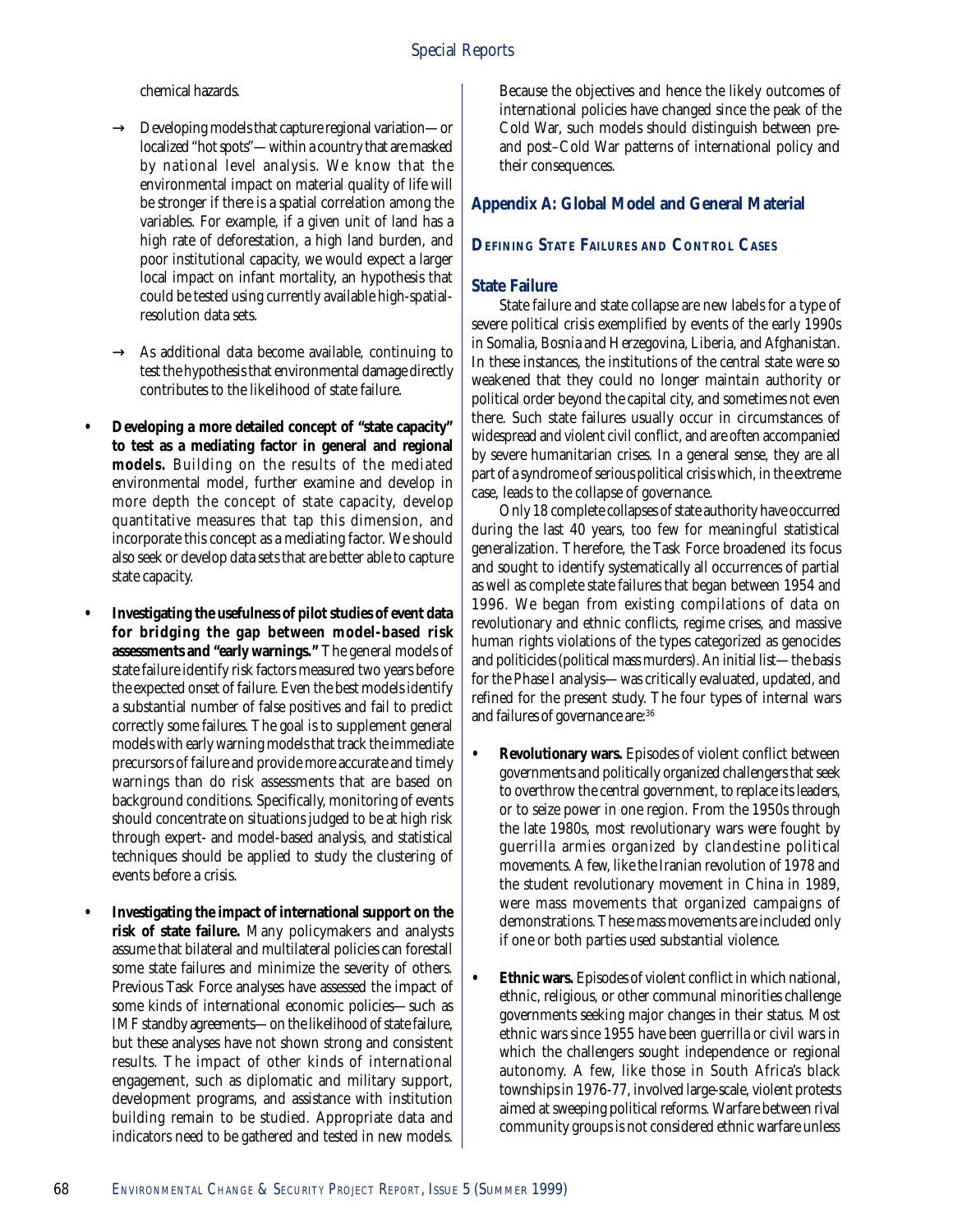it involves conflict over political power.

- **Adverse or disruptive regime transitions.** Major, abrupt shifts in patterns of governance, including state collapse, periods of severe elite or regime instability, and shifts away from democratic toward authoritarian rule. Some are preceded by revolutionary or ethnic wars as in Cuba 1959 and Liberia 1990. They also may precipitate internal wars and be followed by massive human rights violations. They are analytically distinct from internal wars, however, and sometimes occur with minimal open violence. Note that abrupt nonviolent transitions from autocracy to democracy are not considered "adverse" and thus are not included as failure cases.
- **Genocides and politicides.** Sustained policies by states or their agents–or in civil wars, by either of the contending authorities—that result in the deaths of a substantial portion of a communal or political group. In genocides the victimized groups are defined primarily in terms of their communal (ethnolinguistic or religious) characteristics. In politicides victims are defined primarily in terms of their political opposition to the regime and dominant groups.

The 233 internal wars and failures of governance are the basis of the problem set; that is, the study's dependent variable. The list is known to omit low-magnitude cases but is thought to include all serious cases of these types that began between 1955 and the end of 1996 in all states in the international system with 1996 populations greater than 500,000.<sup>37</sup>

One problematic issue is that internal wars, regime crises, and gross human rights violations often co-occur. Moreover, multiple events of the same type sometimes occur sequentially in the same country. Where wars or crises overlapped or came in quick succession, they were combined. The final problem set consists of 127 *consolidated cases* that include 71 *discrete cases* plus 56 *complex cases*, such as linked sequences of events (of any kind) in which four years or less elapsed between the beginning and end of successive cases. The analyses reported here were based on 125 cases, after excluding two lowmagnitude ethnic conflicts.

#### **Appendix D: Environment**

## MEDIATED ENVIRONMENTAL MODEL METHODOLOGY

For the environmental model, the infant mortality rate in 1990 is assumed to be a function of its baseline in 1980, plus the effects of intervening changes—from 1980 to 1990–in environmental stresses, vulnerability, and capacity factors, while controlling for baseline levels in 1980. Symbolically, the model can be expressed as:

$$
IM_{t} = a + b_{o} IM_{t_{o}} + \Sigma(b_{f}E_{i} + b_{i} \Delta E_{i}) + \Sigma(c_{j}C_{j} + c_{j} \Delta C_{j})
$$
  
+  $\Sigma(d_{k}V_{k} + d_{k} \Delta V_{k}) + \varepsilon$ 

Where t is the year 1990,  $\rm t_{\rm o}$  is the year 1980, IM is infant mortality,  $\boldsymbol{\mathrm{E_{i}}}$  are environmental stresses,  $\boldsymbol{\mathrm{C_{j}}}$  are state capacities, and  $V_{k}$  are vulnerabilities.

Because the number of explanatory variables in a multiple regression model must be limited to avoid "overfitting,"38 and because only about 100 countries have nonmissing values for all variables needed to estimate the environmental coefficients, we could include a maximum of 10 independent variables in the model. Each stress, capacity, and vulnerability factor contributes two variables—a baseline and a change measure with an additional variable required to measure baseline infant mortality rate. Thus, only one variable from each of the stress, capacity, and vulnerability categories can be accommodated in the model, plus at most one additional variable.

To select appropriate covariates for the model we initially screened potential capacity and vulnerability variables by computing their correlation with infant mortality. Those that were significantly correlated were then tested together with an environmental stress variable in a multiple linear regression model of the general type shown above. Each combination of one capacity, one vulnerability, and one environmental stress variable defined a separate regression model. In addition, since it was hypothesized that tropical countries respond differently to environmental stresses, a tropics variable was included.

A lack of data further limited our ability to test variables in the model, and we were only able to test deforestation and soil degradation variables as environmental stresses and telephones per capita, population in subsistence agriculture,

|                              | Table D-1: Best Environmental Models      |                                                     |                         |
|------------------------------|-------------------------------------------|-----------------------------------------------------|-------------------------|
| Dependent<br><b>Variable</b> | <b>Independent Variables</b>              |                                                     |                         |
|                              | <b>Environmental</b><br><b>Stress</b>     | <b>Vulnerability</b>                                | Capacity                |
| Infant mortality             | Deforestation rate                        | Percent of population in<br>subsistence agriculture | Telephone<br>per capita |
| Infant mortality             | Deforestation rate                        | Land burden                                         | Telephone<br>per capita |
| <b>Infant Mortality</b>      | Soil Degradation<br>(severity times rate) | Land burden                                         | Telephone<br>per capita |

#### **Table D-1: Best Environmental Models**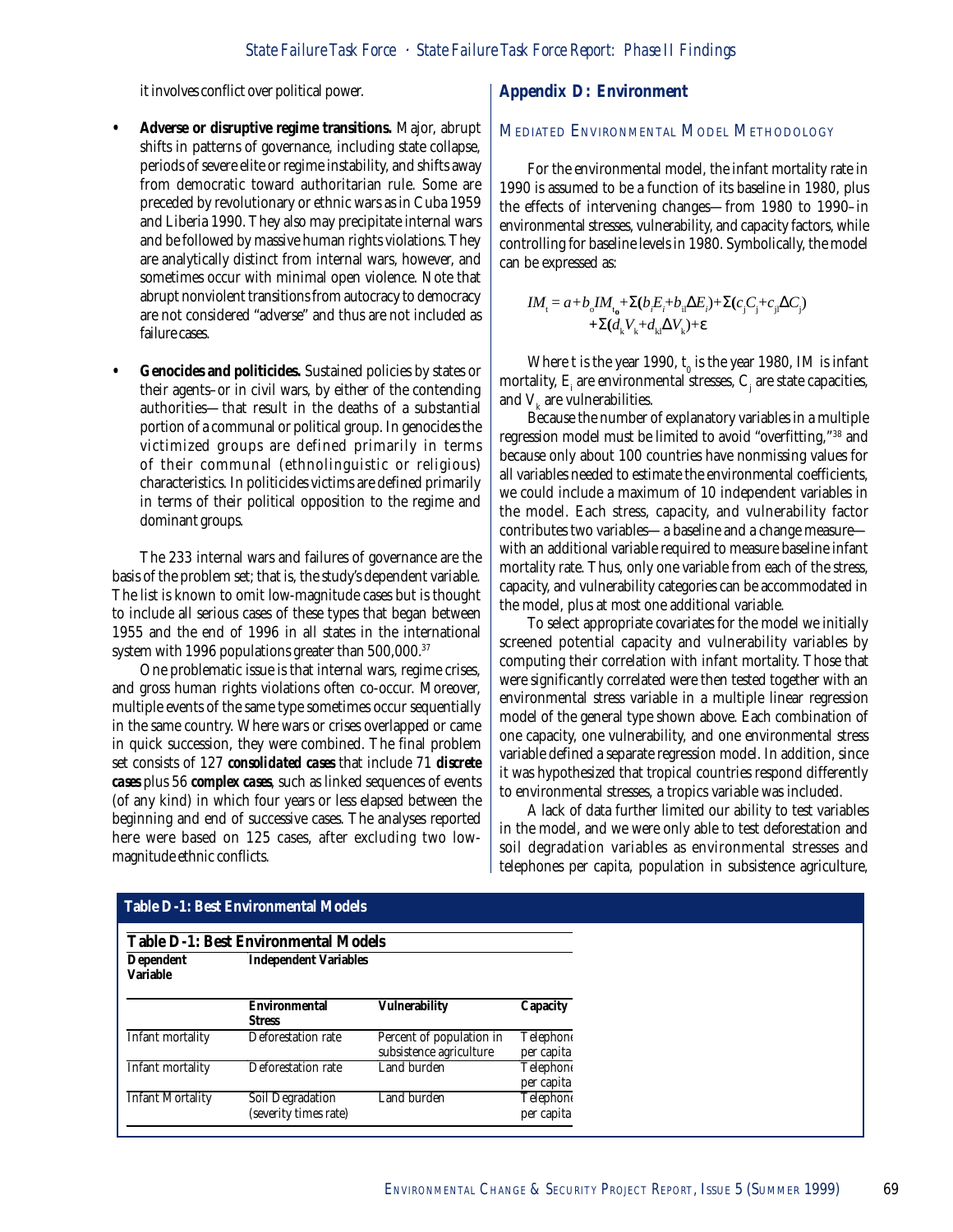| Variable<br>Coe<br>Label                                                                                      |
|---------------------------------------------------------------------------------------------------------------|
|                                                                                                               |
| UN infant mortality in 1980 (log)<br>LGIM80<br>1.1                                                            |
| <b>WOODSX</b><br>C                                                                                            |
| W<br>LWOODS80                                                                                                 |
| <b>FPO TEXT Shoot Original</b><br>BNK63X                                                                      |
| Ъ<br>L10BNK63                                                                                                 |
| <b>LANDBX</b><br>Annual change in land purden<br><b>MAL</b>                                                   |
| L10LANDB<br>Land burden in 1980<br>0.0                                                                        |
| <b>INTERCPT</b><br>$-0.7$<br>Constant term                                                                    |
| Dependent variable: Infant mortality in 1990 (log)<br>Number of observations: 95<br>R-squared statistic: 0.97 |

| <b>Table D-3: Environmental Model Output</b>              |                    |
|-----------------------------------------------------------|--------------------|
|                                                           |                    |
| <b>General Linear Models Procedure</b>                    |                    |
| Dependent Variable:                                       |                    |
| Scorree.                                                  | <b>LOGIM</b><br>DF |
| Model                                                     | 7                  |
| Error                                                     | 87                 |
|                                                           |                    |
| Corrected total                                           |                    |
| R-Square                                                  |                    |
| <b>FPO TEXT Shoot Original</b>                            |                    |
| Parameter                                                 |                    |
| <b>INTERCEPT</b>                                          | $-0.791673$        |
| LOGIM80 Log of infant mortality                           | 1.131079           |
| WOODSX Change in forest area (percent)                    | $-0.035194$        |
| LWOODS80 Log of woodlands                                 | $-0.000302$        |
| LANDBX Annualized percent change in land burden           | 0.010065           |
| L10LANDB 1980 Land burden                                 | 0.000087           |
| BNK63X Annualized percent change in telephones per capita | $-0.014068$        |

and land burden as capacity and vulnerability variables:

- **Soil degradation data** came from a UN Environment Program data set—Global Assessment of Human Induced Soil Degradation (GLASOD)<sup>39</sup>—that contains assessments by regional soil experts about the severity and rate of human-induced soil degradation. The assessments completed in 1990—reflect processes of degradation over the previous five to 10 years. We converted the data from GIS format to country values. The severity of soil degradation is classified on a 0-4 scale, with 4 being the most severe. The rate is classified from 0-3, with 3 being the fastest. We created a composite severity score by multiplying each classification score by the corresponding percentage of area and taking the sum. We created alternative scores by weighting the higher classes of degradation more heavily and obtained similar results.
- The **deforestation rate—**defined as the annualized rate of

change in forest area from 1980 to 1990—verged on statistical significance (p=0.06) in models with telephones per capita as a measure of state capacity and either land burden or population in subsistence agriculture as a measure of vulnerability.

• The **tropics indicator** was not significant, nor were any interactions among the capacity, vulnerability, and stress variables.

None of the soil variables were significant when tested individually or in simple sums (such as the age of land in class 3 plus the age of land in class 4). However, when the interaction between severity and rate was tested we achieved significant results, with telephones per capita as the capacity variable and land burden as the vulnerability variable. The interaction can be interpreted as suggesting that the impact of soil degradation on infant mortality is nonlinear; soil degradation increases infant mortality only when the degradation is severe and takes place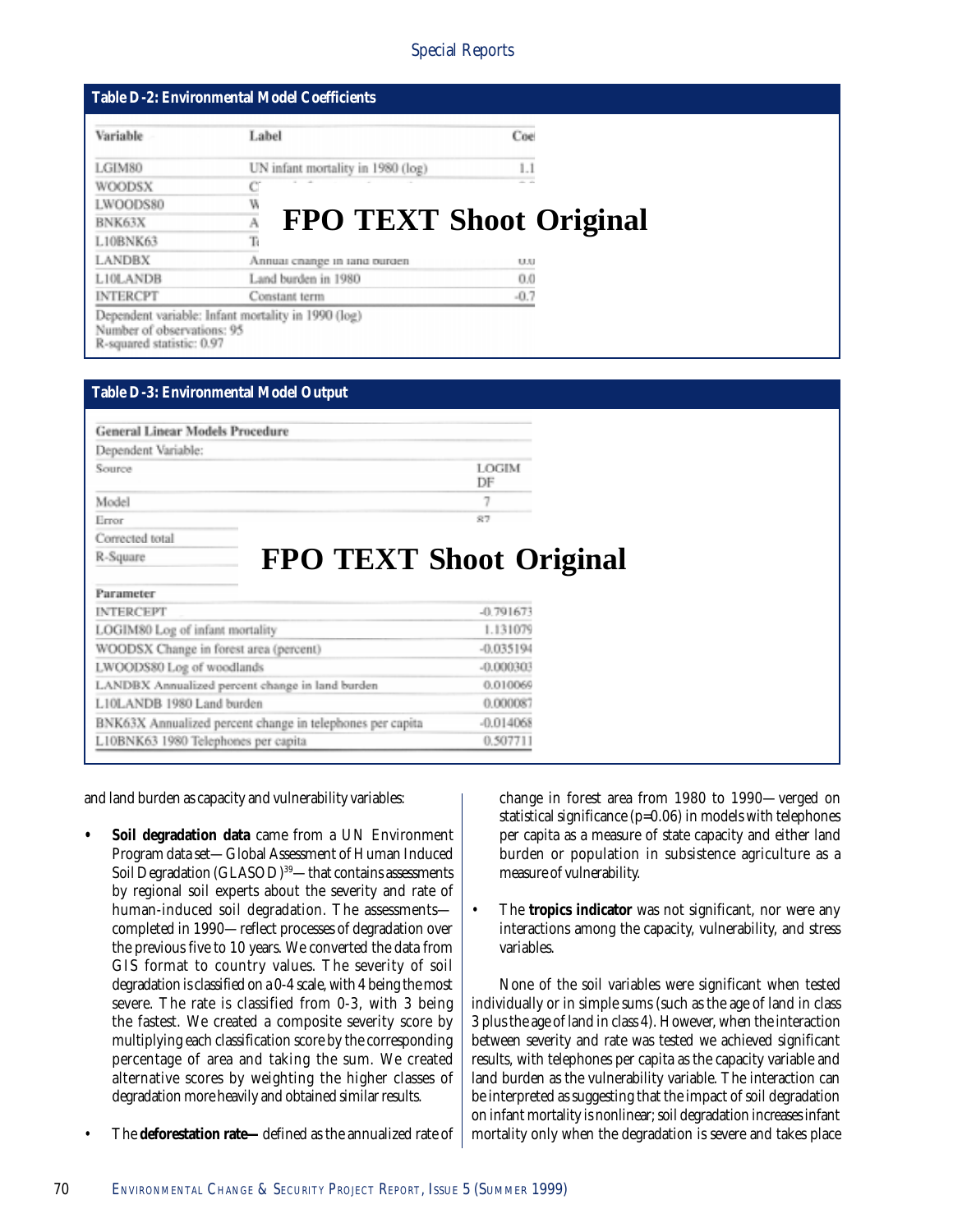rapidly.

The environmental model was obtained by regressing 1990 infant mortality rates on annual deforestation rates, adjusting for differences in states' baseline (1980) infant mortality and differences in their capacity and vulnerability. The adjustment was accomplished by including as covariates the factors listed in Table D-2 (telephones per capita serves as a surrogate for capacity, whereas land burden is a proxy for vulnerability). The R-squared statistic, which ranges from 0 to 1, measures the fraction of variability accounted for by the model and therefore is an indicator of how well the model fits the data. The value of R-squared in this case is deceptively large, because most of the variability in states' 1990 infant mortality is in fact explained by 1980 infant mortality alone. The model suggests, however, that even after taking this dependence into account, there remains an association between deforestation rate and infant mortality, as indicated by the p-value of 0.06 for deforestation, almost meeting the conventional statistical significance level of 0.05.

*[Editor's Note: These excerpts of the Phase II Findings of the State Failure Task Force exclude the Executive Summary portions of Appendices A (Global Model and General Material and D (Environment) and all of Appendices B (Sub-Saharan Africa) , C (Democracy), and E (Data Sources).]*

2 For a list of countries included in the study, see appendix A, table A-1 : Country List.

3 For a list of state failure cases, see appendix A, table A-3: Historical State Conflicts, Crises, and Transitions, 1955-96.

4 See appendix A for details on the procedure for revising the set of state failures.

5 For a list of control cases, see appendix A, table A-4 : Control Cases Used for the Global Model.

 $^{\rm 6}$  See appendix A for details on the logistic regression and genetic algorithm techniques; see Esty, Daniel, Jack Goldstone, Ted Robert Gurr, Pamela Surko, and Alan Unger, *Working Papers: State Failure Task Force Report*. McLean, VA: Science Applications International Corporation, 30 November 1995, for details on neural network analysis.

7 Jaggers, Keith, and Ted Robert Gurr. "Tracking Democracy's Third Wave with the Polity III Data." *Journal of Peace Research* vol. 31(4):469- 482, 1995*.* For details on the scoring and a list of indicators and weightings for each index, see appendix C, table C-1: Indicators of Institutional Democracy and Autocracy, in the full text report.

8 For a list of country scores, see appendix C, table C-2: Democracy, Autocracy, and Democracy Minus Autocracy Scores by Country, 1996.

9 Zakaria, Fareed. "The Rise of Illiberal Democracies." *Foreign Affairs,* vol. 76(6):22-44, 1997.

10 For a list of control cases, see appendix B, table B-1: Control Cases Used for the Sub-Saharan Africa Model. Sub-Saharan Africa crises are included in appendix A, table A-3, Historical State Conflicts, Crises, and Transitions, 1955-96

11 See appendix B for further details on the model.

<sup>12</sup> It should be noted, however, that this finding did not have quite as much statistical significance  $(p=.10)$  as the other findings in this model.

13 Goldstone, Jack A. *Revolution and Rebellion in the Early Modern World*. Berkely: University of California Press, 1991.

<sup>14</sup> On the basis of data two years in advance of the crises.

<sup>15</sup> The global model had the best accuracy for Western industrialized countries and poorer accuracy for Sub-Saharan Africa, where it tended to misidentify too many countries as failures.

16 Huntington, Samuel P. *The Third Wave: Democratization in the Late Twentieth Century.* Norman: University of Oklahoma Press, 1991*.*

 $17$  For a complete list of transitions, see appendix C, tables C-3, Transitions From Autocracy to Partial or Full Democracy, or from Partial to Full Democracy, 1957-91, and C-4, Transitions from Full or Partial Democracy to Autocracy, or from Full to Partial Democracy, 1957-91.

<sup>18</sup> This is a minimum criteria. The median age at which democracies regressed toward autocracy in the period studied is four years. The analysis could also be done using a more stringent criterion for stability; for instance, 10 or even 20 years.

<sup>19</sup> Note that failures outnumbered durable transitions because some failures occurred in countries whose democracies were established before 1957 and thus were not counted as transitions for this analysis.

<sup>20</sup> For details on the method, see appendix C.

 $21$  For a list, see appendix C, table C-6: Transitions from Autocracy to Partial or Full Democracy Used in Model Derivation.

22 Data were missing for other cases.

 $23$  For a list, see appendix C, table C-5: Transitions From Full or Partial Democracy to Autocracy Used in Model Derivation.

24 Data were missing for other cases

<sup>25</sup> For a useful review of these claims, see Geoffrey D. Dabelko and P. J. Simmons. "Environment and Security: Core Ideas and US Government Initiatives." *SAIS Review* 17(1):127-146, 1997.

26 These developments are covered in the issues of the *Environmental Change and Security Project Report,* Woodrow Wilson Center, Washington, DC.

27 For example, Robert D. Kaplan. "The Coming Anarchy." *Atlantic Monthly* 44-76, February 1994. For a bibliography on environment and conflict, see appendix D.

28 Homer-Dixon. Thomas F. *Environment, Scarcity, and Violence.* Princeton: Princeton University Press, forthcoming 1999.

29 Levy, Marc A. "Is the Environment a National Security Issue?" *International Security* 20(2):35-62, Fall 1995.

30 Glantz, Michael, Michele Betsill, and Kristine Crandall. *Food Security in Southern Africa: Assessing the Use and Value of ENSO Information.* Boulder, CO: National Center for Atmospheric Research, Environmental and Societal Impacts Group, 1997.

31 Hauge, Wenche and Tanja Ellingsen. "The Causal Pathway to Conflict: Beyond Environmental Scarcity." *Journal of Peace Research* 35:3, 1998.

<sup>32</sup> See appendix D for details of the method; for a list of models and coefficients, see table D-1: Best Environmental Models.

33 Of course, our measure of soil degradation is too imprecise, and our time frame is too limited for us to determine whether there is an "optimal" rate of soil degradation. It is entirely possible that extending the time frame from one to two decades, for example, would have a negative impact on infant mortality at all levels of soil degradation.

34 Youth bulge—a large proportion of the adult population concentrated in the young adult years—was a significant factor in a model of ethnic war that was developed during Phase I. For details, see Daniel Esty, Jack Goldstone, Ted Robert Gurr, Pamela Surko, and Alan Unger, *Working Papers: State Failure Task Force Report*. McLean

<sup>1</sup> Esty, Daniel C. Jack Goldstone, Ted Robert Gurr, Pamela Surko, and Alan Unger. *Working Papers: State Failure Task Force Report.* McLean, VA: Science Applications International Corporation, 30 November 1995.